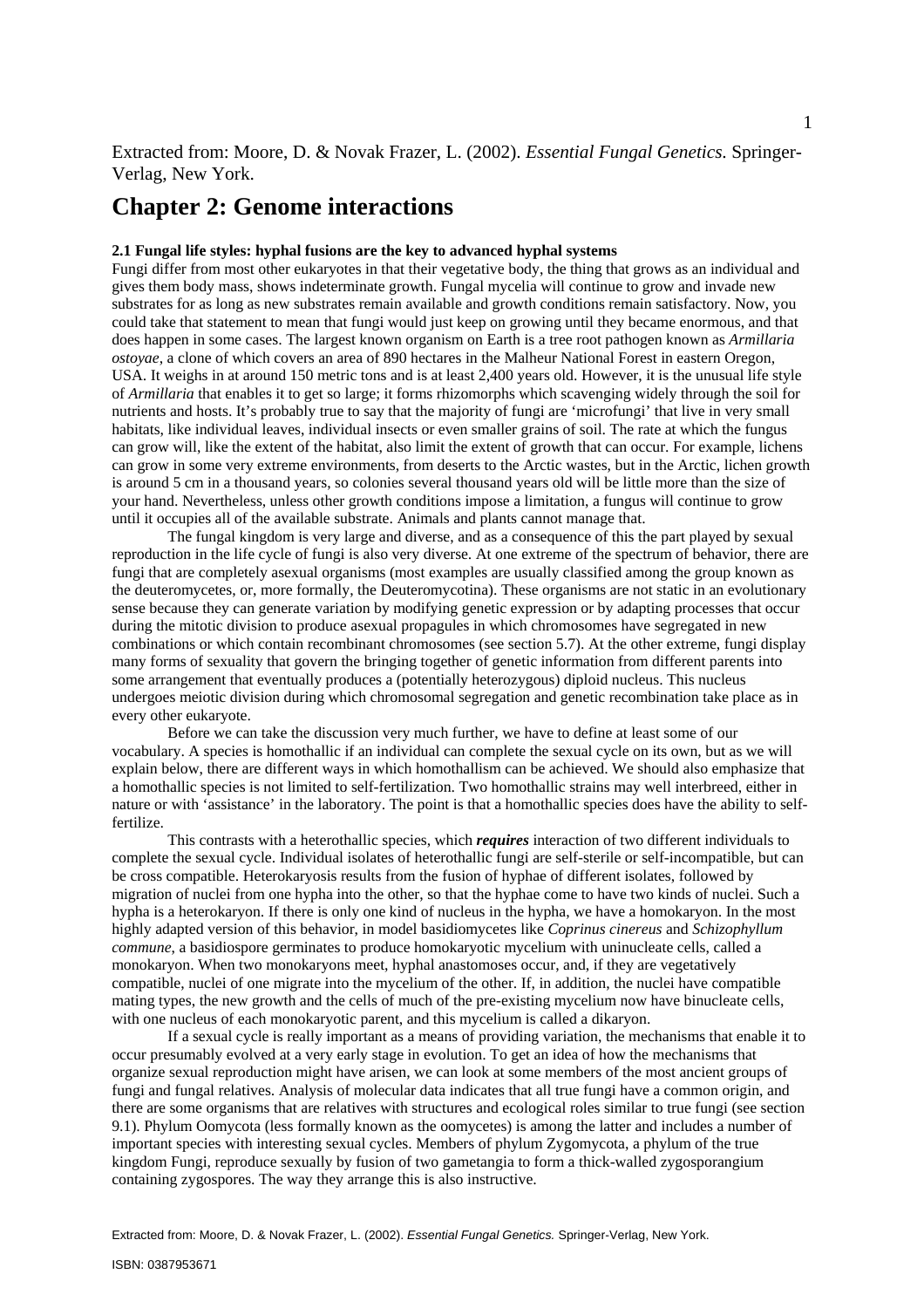Vegetative hyphae of the oomycetes are diploid and lack cross walls except where reproductive organs or damaged parts of the mycelium are separated off. Though heterokaryons of *Phytophthora megasperma* have been forced by using complementing mutants *in vitro* and in plant tissue, a key feature is that hyphal anastomosis is rare except between specialized sexual organs. Sexual reproduction involves a female structure called the oogonium in which one or several uninucleate oospheres differentiate. When these are fertilized they give rise to thick-walled oospores. The fertilizing nuclei come from a male structure (antheridium) that develops alongside the oogonium. Meiosis occurs in the oogonia and antheridia; the post-meiotic haploid nuclei being packaged into gametes. Fusion of one male and one female nucleus occurs in the oospore.

 The genus *Achlya* has been used to study Oomycete sexual reproduction. Self-sterile *Achlya* strains that reproduce only when paired with another strain are frequently found, and these can be described as being heterothallic. However, the population is not neatly differentiated into homothallic and heterothallic strains, but rather into strains with varied sexual potency. Some strains are predominantly males, acting as antheridial parents in crosses, or predominantly females, acting only as oogonial parents; still other strains are intermediate, acting as males in crosses with predominant females or as females when crossed with a predominant male. This is called relative sexuality.

 The first step in the reproductive cycle is that the female produces a hormone (a steroid called antheridiol) that induces the male strain to produce antheridial branches. Then the induced male strain produces a second hormone (another steroid called oogoniol), which induces the female to form oogonial initials. There are specific receptor proteins in each sex for the hormones of the other, and activation of the receptors leads to acetylation of histone proteins, activation of specific mRNA synthesis, and consequential synthesis of specific proteins. The genus *Phytophthora* includes both homothallic and heterothallic species. For example, *P. cactorum*, *P. heveae*, and *P. erythroseptica* are homothallic, and *P. infestans*, *P. palmivora* and *P. cinnamomi* are heterothallic. In the heterothallic species there are two mating types, called Al and A2, both of which are capable of forming antheridia and oogonia, though neither of them can produce oospores when alone, only when paired. This involves two hormones; the one produced by the Al mating type that induces A2 is called al hormone, and that produced by A2 to induce Al, is called a2. However, it has been shown that *Phytophthora* and *Pythium* species require sterol supplements for sexual reproduction, as well as production of normal sporangia and motile zoospores, but not for vegetative growth. It may be that sterols provide precursors for hormones that control the development of antheridia and oogonia.

 In the zygomycetes, typical members of which are the genera *Mucor*, *Rhizopus*, *Phycomyces* and *Pilobolus*, the characteristic sexual structure is the zygophore, and sexual reproduction results in the formation of zygospores. In heterothallic species, when strains of different mating type (called plus (+) and minus (-)) confront each other, the specialized branches called zygophores grow towards the opposing strain and make contact near their tips. They then swell at the point of contact, these swellings developing into progametangia. A septum forms in each progametangium to separate the multinucleate gametangium from the supporting cell (suspensor).

 The wall between the opposed gametangia is degraded and the fusion cell becomes the zygospore, which eventually develops a thickened wall. Karyogamy occurs in the zygospore, which is the only diploid phase in the life cycle. A zygospore germinates by forming a sporangiophore hypha with a single germ sporangium that contains many haploid, uninucleate spores. Many sporangia contain the products of just a single meiosis (amplified by post-meiotic mitoses), but the multinucleate gametangia can form several fusion nuclei, so the products of several meioses can appear in the spores. On the other hand, it may also be that some of the products of meiosis fail to be represented in the germ sporangia.

 As is the case with the oomycetes, fusions between vegetative hyphae do not occur in zygomycetes; only zygophores fuse. Consequently, zygophores must be highly differentiated hyphal branches. Development of zygophores is induced by trisporic acid in both mating types, and the hormone is active at concentrations as low as  $10^{-8}$  M. Trisporic acid is formed by both plus and minus heterothallic strains in a confrontation, but its synthesis ceases if either partner is removed. The plus strain produces a precursor (methyl 4-dihydrotrisporate), which is converted to trisporic acid by the minus partner, and the minus strain produces a different precursor (trisporol), which the plus strain converts to trisporic acid. Both precursors are volatile and their diffusion in the atmosphere is responsible both for induction of zygophores and for directing their growth towards one another in a mutual positive chemotropism.

 Modern fungi *are* modern fungi and we do not want to fall into the trap of suggesting that what we have just described represent 'primitive' or 'early stages' in the development of fungal mechanisms for sexual reproduction. But there are some lessons to be learned here, from modern representatives of groups that diverged early in the evolution of fungi. First, both oomycetes and zygomycetes lack hyphal anastomoses, and generally only form hyphal septa to partition-off reproductive or injured structures. The independent syncytial nature of their mycelium creates the need (a) for specialized hyphal structures (like oogonia, antheridia and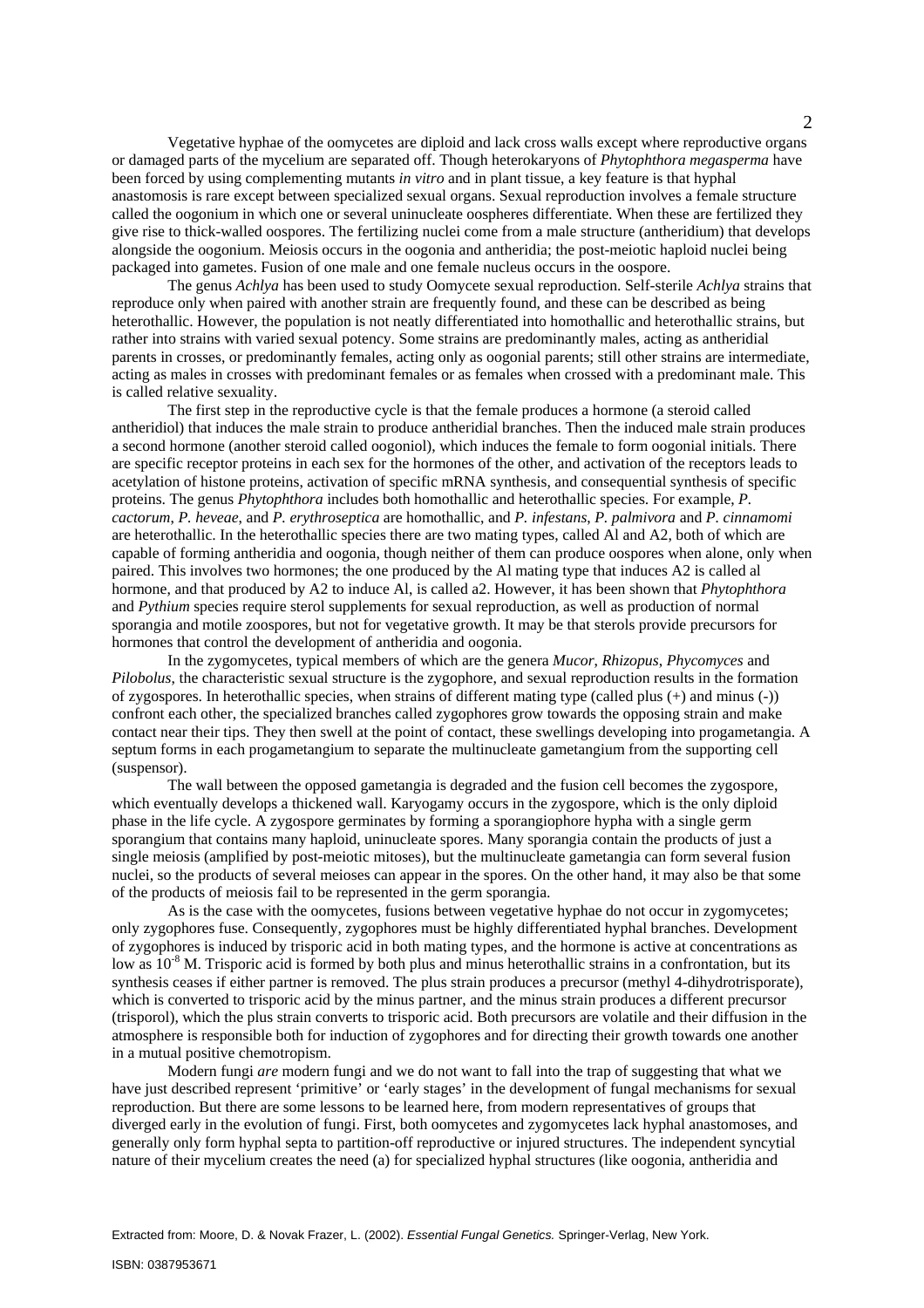zygophores) to be involved in sexual fusions, and (b) for mechanisms that induce and mutually attract these structures when potential mates encounter each other.

 Both groups use chemical hormones. In the literature dealing with water moulds these tend to be called sex hormones or sex attractants, but the word pheromone is increasingly applied, and will be met in section 2.6 below, and in later sections, in relation to mating processes in yeasts and filamentous fungi. A pheromone is a chemical emitted into the environment by an organism as a specific signal to another organism, usually of the same species. Often effective at minute concentrations, pheromones play particularly important roles in the social behavior of animals, especially insects and mammals, being used to attract mates, to mark trails, and to promote social cohesion and coordination in colonies. This seems to be exactly what the sex hormones do in fungi, so the word has, not surprisingly, been adopted. It is now applied to a range of phenomena involved in the fungal mating process in which a molecule is released into the intra- or extracellular environment, is then recognized by a specific pheromone receptor, which is a transmembrane protein. Through a G-protein (which uses GTP), the complex of pheromone + pheromone receptor then triggers a protein kinase signal transduction pathway that eventually specifically regulates gene activity (see section 10.11).

 The higher fungi (Ascomycotina and Basidiomycotina) have taken up and adapted the same strategy; for example, the trichogynes (specialized mating hyphae) of *N. crassa* protoperithecia grow towards hyphae of opposite mating type in response to a pheromone. However, there are some important differences in life style between higher fungi and other eukaryotes that have great genetic significance. First, many fungal mycelia can tolerate (in fact, more than tolerate, can benefit from) the presence of several genetically distinct nuclei within their hyphae. This probably arises from the second important difference, namely the fact that hyphal anastomoses occur very readily within the Ascomycotina and Basidiomycotina.

 Hyphal anastomosis is the fusion between hyphae or hyphal branches, the process involving breakdown of two hyphal walls and union between two separate plasma membranes to bring the cytoplasms of the fusing hyphae into continuity with each other. Once they are in continuity, they can exchange nuclei and other organelles. The important point is that anastomosis is not limited to sexual reproduction; rather, hyphal fusions are essential to the efficient functioning of the mycelium of filamentous ascomycete and basidiomycete fungi because they convert the initially radiating system of hyphae into the fully interconnected (and threedimensional) network. Hyphal fusions are common within the individual mycelium as it matures. The interconnections they establish enable transport of nutrient and signalling molecules anywhere in the colony.

 In unicellular fungi, the yeasts, fusion between the individual cells is called conjugation, and is very similar to the fertilization process that is the first step in the sexual cycle of animals and plants. Yeast cell conjugation also requires many of the processes required for fusion of filamentous vegetative hyphae: signalling by diffusible substances, directed growth, attachment of the two cell types to one another, production and targeting of hydrolytic enzymes to the attachment site, fusion of the plasma membrane, and restructuring of the cell wall to form a connecting bridge between the two cells. Database searches of the *Neurospora* genome for sequences involved in these processes in yeast have revealed a number of potential *N. crassa* homologues. Some of the machinery involved in yeast cell fusion during mating may also be used for hyphal anastomosis in filamentous fungi.

 Evidently, higher fungi are fully equipped with the machinery necessary for hyphal tips to target other hyphae and to produce and externalize the enzymes (for cell wall degradation, for example) needed for anastomosis. This is part of normal mycelial development; it is not a specialization of the sexual cycle. It is complex machinery, though, because during normal mycelial growth vegetative hyphae usually avoid each other (known as negative autotropism). This behavior pattern promotes exploration and exploitation of the available substrate. Anastomosis requires that hyphae grow towards each other (called positive autotropism). How and why the usual avoidance reactions between hyphae become reversed is unknown but, evidently, it is a change in the behavior of hyphal tips that occurs as the mycelium matures (and may depend on local population density).

 Higher fungi, therefore, have a mechanism that promotes cell fusions to an extent that is never encountered in animals and plants, nor oomycetes and zygomycetes. Their problem is to regulate hyphal anastomosis so that its physiological and genetic advantages can be realized without hazard. And there are hazards. Hyphal anastomosis carries the risk of exposure to contamination with alien genetic information from defective or harmful cell organelles, viruses or plasmids.

 If genetically different hyphae are to interact, to take advantage of the sexual cycle, for example, nuclear and cytoplasmic control requirements are very different. To maximize the advantage of sexual reproduction the controls must ensure that the nuclei are genetically as *different* as possible. In contrast, safe operation of the cell requires that cytoplasms that are to mingle must be as *similar* as possible. These features are under the control of genetic systems that regulate the ability of hyphae to fuse, generally called vegetative compatibility, and subsequently genes called mating type factors regulate the ability of nuclei that have been brought together to undergo karyogamy and meiosis. It is important to recognize that these different aspects are recognizable phenotypes.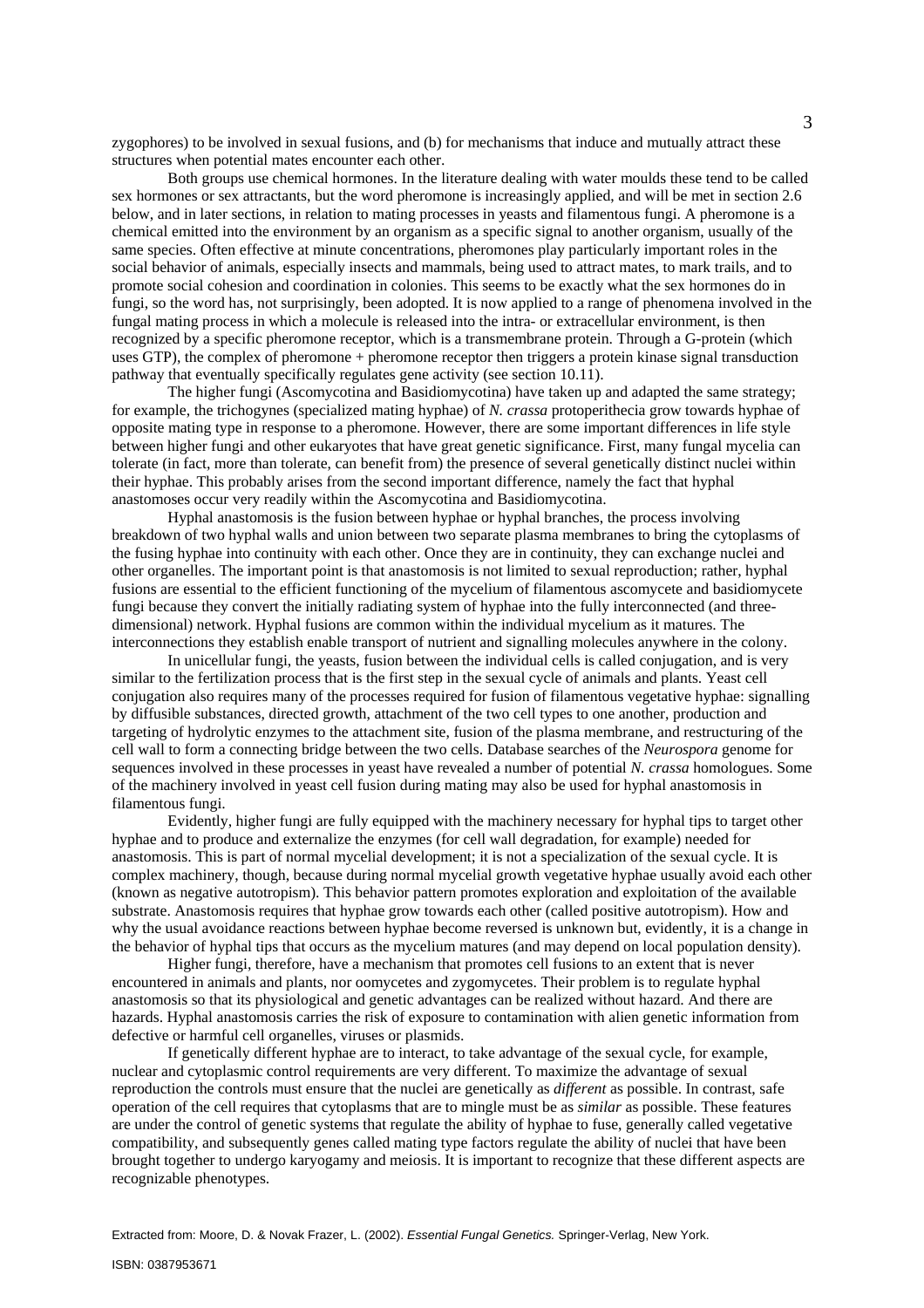The phenotype of vegetative compatibility (also called vegetative, somatic, or heterokaryon incompatibility) is formation of a joint heterokaryotic mycelium, and the phenotype of compatible interaction between mating type factors is occurrence of sexual reproduction. Although we have to describe these systems separately because they are different phenotypes, and, further, that they must be described in terms of population biology, genetics and molecular biology, remember that they are interdependent functions. Most of what we know about compatibility genetics has been obtained from laboratory studies with model organisms. However, in nature, vegetative compatibility is different from, but has a controlling influence over, mating type function in terms of both population structure and genetic diversity.

#### **2.2 Population biology aspects of compatibility systems**

Vegetative compatibility is controlled by one to several nuclear genes that limit completion of hyphal anastomosis between colonies to those that belong to the same vegetative compatibility group (usually abbreviated to v-c group). Members of a v-c group possess the same vegetative compatibility alleles. The type of vegetative compatibility that is most usual in fungi is called post-fusion incompatibility. Hyphal anastomosis is promiscuous in fungi, but compatibility of the cytoplasms determines whether cytoplasmic exchange will progress beyond the first few hyphal compartments involved in the initial interaction. If the colonies involved are not compatible the cells immediately involved in anastomosis are killed (Fig. 2.1). This strategy prevents transfer of nuclei and other organelles between incompatible strains, but if the incompatibility reaction is slow, a virus or cytoplasmic plasmid may be communicated to adjacent undamaged cells before the incompatibility reaction kills the hyphal compartments where anastomosis occurred.



**Fig. 2.1.** Flow diagram illustrating the progress of hyphal interaction leading to operation of the vegetative compatibility systems. Recognition processes between hyphae take place at all three major steps: pre-contact hyphal proximity, pre-fusion hyphal contact and post-fusion self-nonself recognition. Fig. 2.1. adapted and redrawn from Figure 1 in Glass, Jacobson & Shiu (2000), *Annual Review of Genetics* **34**, p. 168.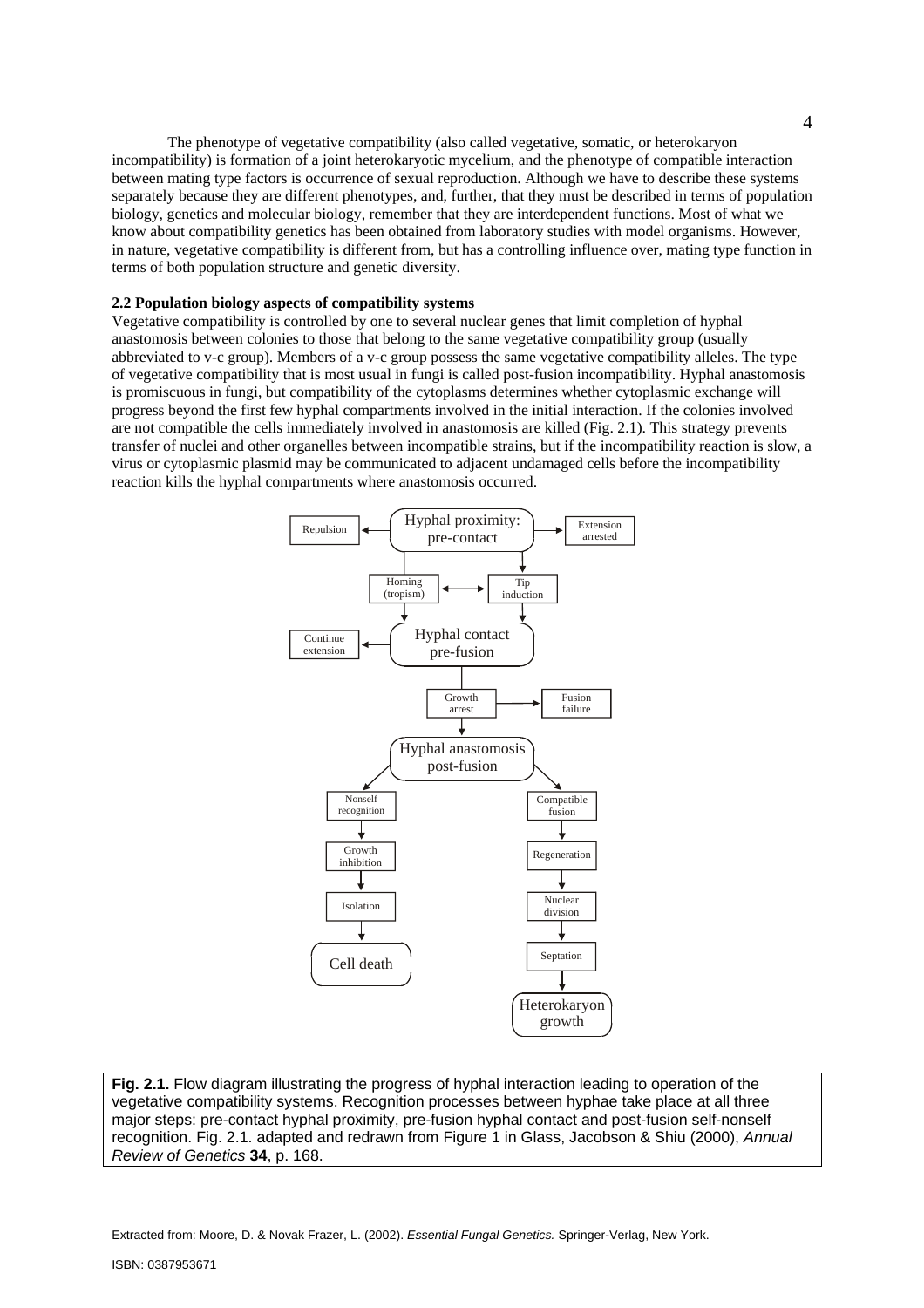Vegetative compatibility prevents formation of heterokaryons except between strains that belong to the same v-c group. Hyphal fusions bring together nuclei of different origins into the same mycelium, and their ability to undergo karyogamy and meiosis to complete the sexual cycle is determined by the mating type factors. Evidently, the best life cycle strategy for the fungi is to produce some offspring sexually for generating novel genotypes to adapt to the unpredictable and fluctuating environment, *and* produce many offspring asexually to rapidly colonize the favorable environment (once it is found) and so establish territorial control in a competitive world.

 Mating (also called breeding) systems rely on nuclear genes that control mating between mycelia. Basic analysis of such systems depends on making experimental confrontations between mycelia and scoring whether or not the sexual stage is completed. It is, therefore, important to emphasize that such experiments test for the *phenotype* of sexual reproduction, and the pattern of its occurrence and its inheritance allow deductions about the control of sexual reproduction. A mycelium that possesses genes that prevent mating between mycelia that are genetically identical will be self-sterile; since it ensures that different mycelia must come together for a successful mating to occur and this is why such a system is called heterothallism.

 Many heterothallic fungi, indeed all known heterothallic ascomycetes, have only two mating types specified by a single locus with different 'alleles': *Neurospora crassa*, the brewer's yeast *Saccharomyces cerevisiae*, and the (basidiomycete) grass rust *Puccinia graminis* are examples. In such cases the mating type of a culture depends on which 'allele' it has at the single mating type locus (hence the alternative name of unifactorial incompatibility), successful mating only taking place between cells or mycelia that have different 'alleles' at the mating type locus. Of course, the diploid nucleus that results is heterozygous for the mating type factor, and meiosis produces equal numbers of progeny of each of the two mating types (hence the alternative name bipolar heterothallism). We put the word allele into quotes in the last few sentences because, although it is not evident from classical genetic analysis, one of the first things that molecular analysis revealed about the mating type factors is that the different forms of the mating type locus do not share the amount of DNA sequence homology you would expect of alleles. Their 'alleles' can be very different indeed, in some cases differing in length by thousands of base pairs. For this reason they have been called idiomorphs rather than alleles. Idiomorphic structure (not allelism) is common to all fungal mating type genes that are known.

 With only two idiomorphs, the likelihood that two unrelated individuals will be able to mate (which is the outbreeding potential) is 50%. But if there were *n* mating type idiomorphs the outbreeding potential would be  $[1/n \times (n-1)] \times 100\%$ ; so the greater the number of mating type idiomorphs, the greater the outbreeding potential. Many basidiomycetes have two unlinked mating type factors (designated *A* and *B*); this is called a bifactorial incompatibility system. In this case too, a compatible interaction is one between two mycelia with different idiomorphs, but this time both *A* and *B* mating type factors must differ. As a result, the diploid nucleus that is formed will be heterozygous at the two mating type loci and meiosis will generate progeny spores of four different mating types (so tetrapolar heterothallism is the alternative name of this system).

*Coprinus cinereus* and *Schizophyllum commune* are the classic examples of this mating type system. In both of these the wild population contains many different *A* and *B* idiomorphs, and the outbreeding potential is about 100%. The inbreeding potential of bifactorial incompatibility (the likelihood of being able to mate with a sibling) is 25% (because there are four different mating types among the progeny of a single meiosis) whereas it is 50% in unifactorial incompatibility where there are only two mating types among the progeny. So a bifactorial system tends to favor outbreeding. About 90% of higher fungi are heterothallic, and 40% of these are bipolar and 60% tetrapolar.

 In homothallic (self-fertile) fungi sexual reproduction can occur between genetically identical hyphae, but mating type factors may still be involved. Primary homothallism occurs in species completely lacking heterothallism, but secondary homothallism occurs in species that have an underlying heterothallism that is bypassed. *Neurospora tetrasperma*, *Coprinus bisporus* and *Agaricus bisporus* are good examples. In these cases, there are more post-meiotic nuclei than spores, so the spores become binucleate and heterozygous for mating type factors. Spore germination gives rise to heterokaryotic mycelia that are, consequently, able to complete the sexual cycle alone, that is they act like homothallics. The yeasts *Saccharomyces cerevisiae* and *Schizosaccharomyces pombe* exemplify a different process. Most strains are heterothallic with two mating types (see below), but in some strains mating occurs between progeny of a single haploid ancestor; that is, the culture appears to be 'homothallic'. The apparent homothallism results from a switch, in a few cells in the population, from one mating type to the other (see section 2.6) so that the (still heterothallic) clone comes to contain cells of different mating type.

 It is the compatibility reactions (including, for the moment, both vegetative and mating type compatibilities) that define in real life what constitutes the fungal individual. In yeasts each cell is clearly an individual but a mycelial individual is not so obvious. Spores are individuals and colonies developed from single spores must also be individuals. But are ten spores from the same colony ten different individuals, or just ten bits separated from one individual? And then there are heterokaryons; mycelia that contain more than one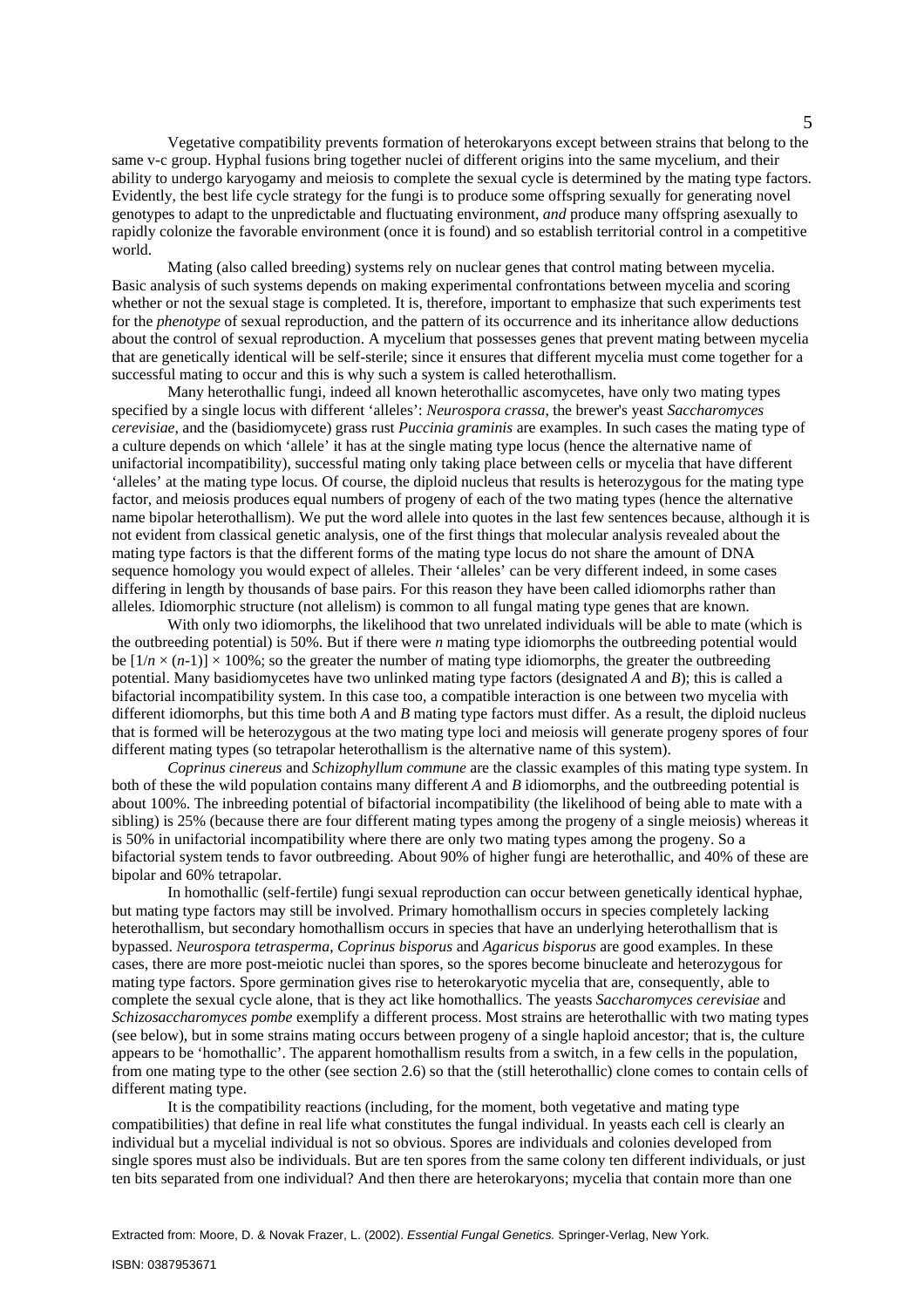nuclear type. Is a heterokaryon an individual, rather than a chimera or mosaic? These are important questions because in genetical terms a population consists of individuals that are able to interbreed. Individuals are important in evolution because selection operates on individuals. So to understand fungal populations we have to know where the individual begins and ends.

 Populations are important because the fundamental unit of biological classification, the species, is conventionally defined in terms of mating success and production of viable offspring. This is the biological species (or genospecies); in fungi this is delimited by the experimenter carrying out mating tests between fungal isolates collected over a wide geographical area. This obviously applies to fungi that have a sexual process but in Deuteromycotina, which lack sexual reproduction, the concept of a genospecies is meaningless. In this latter case, individuals can be designated as a 'taxospecies' on the basis of their similarity in many phenotypic characters, and to achieve this molecular methods of analysis and computer aided numerical analysis have become increasingly important. In most fungi, both types of analysis can be done and biological species do not always correspond to taxospecies because different selection pressures in different geographical areas may cause local populations to adapt into distinct taxospecies, which, despite obvious phenotypic differences, can interbreed when combined artificially (that is, different taxospecies = one genospecies). At the other extreme, mating barriers may arise, separating populations that are still sufficiently similar to remain in one taxospecies into different genospecies.

Most fungi have life cycles consisting of various phases including haploid (n), dikaryotic  $(n + n)$  (or heterokaryotic with two or more types of nuclei in either a random or fixed ratio) and diploid (2n). Recessive alleles will not be expressed by heterozygous dikaryotic or heterokaryotic mycelia and such mycelia may show hybrid vigor. The nuclei of a heterokaryon are open to selection and can segregate into homokaryons (or heterokaryons with altered nuclear ratios) if adverse conditions impose selection pressure. That is, an individual with a new phenotype might segregate from a heterokaryon in response to selection, the mechanism being selective segregation of some of its constituent nuclei into hyphal branches. This is a developmental process that allows the heterokaryon to adapt to its environment using an evolutionary mechanism; hyphal branches containing a nuclear ratio best suited to the environment will be the ones to grow best. Consequently, a heterokaryon is a very tolerant and adaptable mycelium. Heterokaryon interactions and interrelationships are also governed by their vegetative compatibility and mating type systems. Most natural populations of fungi are composed of vegetatively incompatible, genetically and physiologically distinct individual heterokaryon mycelia that have been called genets.

 Compatibility systems maintain the individuality of a mycelium and enable it to recognize unrelated mycelia of the same species with which it competes for territory and resources. In other words they provide an individual mycelium with a way of establishing whether hyphae it encounters belong to itself or not. When individuals do exchange nuclei it is the mating type systems that then regulate sexual exchange between the mycelia by ensuring that compatible nuclei undergo karyogamy and enter meiosis. Separate genes for cytoplasmic compatibility and mating type can be identified in ascomycetes, but in basidiomycetes the genetic factors that have been identified as mating type factors are complex multiple genes involved in determining self/nonself recognition, regulation of mycelial morphogenesis (the growth pattern of the dikaryon is different from that of the monokaryon) and regulation of karyogamy, meiosis and multicellular development.

#### **2.3 Compatibility and the individualistic mycelium**

Fungal isolates from nature that are confronted with each other on artificial media usually show interactions implying self/nonself recognition. Such confrontations are the classic test for compatibility, which have been used for many purposes from population studies to allele complementation tests (see section 4.1). They are set up by placing small pieces of the strains that are to be tested side by side on the surface of an agar medium. Tests should always be replicated; five replicates are best, but three will suffice. It is important that the confronted inocula are standardized as far as possible. They should be standardized in size and vigor by being cut to the same dimensions from a region about 2 mm behind the margin of a vigorous stock plate. The old medium should be removed from the inoculum before it is planted onto the fresh medium.

 When the confrontations are incubated, leading hyphae may mingle and hyphal anastomoses occur between their branches. If the confronting strains are compatible the heterokaryon may proliferate so that the whole mycelium is heterokaryotic; this is what happens in *Neurospora crassa* and *Podospora anserina*. Alternatively, in species such as *Verticillium dahliae* and *Gibberella fujikuroi*, nuclei do not migrate between cells and heterokaryosis is limited to fusion cells. In this latter case, heterokaryons are continually formed by repeated fusion events within the mycelia. If the colonies involved are not compatible, the fusion cells are killed (Fig. 2.1). Cell death resulting from vegetative incompatibility involves plugging of the septal pores, to compartmentalize dying hyphal segments, vacuolization of the cytoplasm, DNA fragmentation, organelle degradation, and shrinkage of the plasma membrane from the cell wall. It is an internalized cell death, different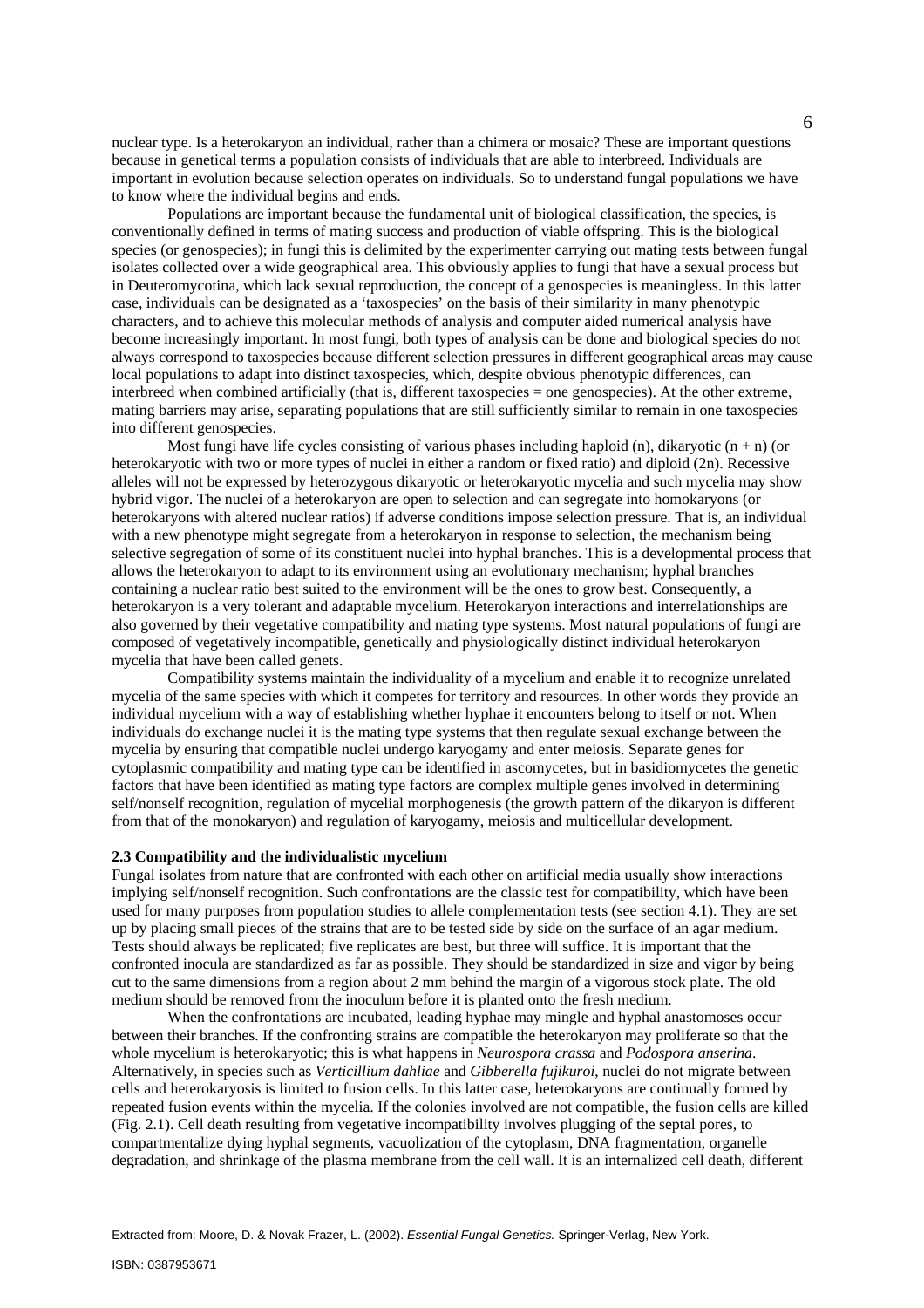| <b>Table 2.1</b> Genes involved in vegetative incompatibility that have been cloned and |                                                                                                                                 |
|-----------------------------------------------------------------------------------------|---------------------------------------------------------------------------------------------------------------------------------|
| characterized                                                                           |                                                                                                                                 |
| Neurospora crassa                                                                       |                                                                                                                                 |
| Mat A-1                                                                                 | Mating type transcription regulator, contains region similar to Mat                                                             |
|                                                                                         | al of Saccharomyces cerevisiae                                                                                                  |
| $Mat$ $a-1$                                                                             | Mating type transcription regulator with an HMG box                                                                             |
|                                                                                         | (characteristic of High Mobility Group proteins, a class of proteins                                                            |
|                                                                                         | distinct from histones which are found in chromatin and represent a                                                             |
|                                                                                         | subclass of the non-histone proteins; the HMG proteins function in                                                              |
|                                                                                         | gene regulation and maintenance of chromosome structure)                                                                        |
| het-c                                                                                   | Signal peptide (involved in endoplasmic reticulum targeting of                                                                  |
|                                                                                         | secreted proteins) with glycine-rich repeats                                                                                    |
| $het-6$                                                                                 | Region of similarity to tol and het-e (of P. anserina)                                                                          |
| $un-24$                                                                                 | Large subunit of type I ribonucleotide reductase                                                                                |
| tol                                                                                     | Features a coiled-coil, leucine-rich repeat (a protein conformation                                                             |
|                                                                                         | found in extracellular matrix molecules), has regions similar to                                                                |
|                                                                                         | sequences in het-e (of P. anserina) and het-6                                                                                   |
| Podospora anserina                                                                      |                                                                                                                                 |
| $het-c$                                                                                 | Glycolipid transfer protein (glycolipids are involved in cell to cell                                                           |
|                                                                                         | interactions)                                                                                                                   |
| het-e                                                                                   | GTP-binding domain, region with similarity to tol and het-6 of N.                                                               |
| het-s                                                                                   | crassa                                                                                                                          |
|                                                                                         | Prion-like protein (abnormally-folded variant can infectively<br>communicate its abnormal conformation to normal proteins which |
|                                                                                         | then form aggregates)                                                                                                           |
| idi-2                                                                                   | Signal peptide, induced by $het-R/V$ incompatibility                                                                            |
| $idi-1, idi-3$                                                                          | Signal peptide, induced by nonallelic incompatibility                                                                           |
| $mod-A$                                                                                 | SH3-binding domain (src homology domain 3; a protein domain of                                                                  |
|                                                                                         | about 50 amino acid residues present in proteins involved in signal                                                             |
|                                                                                         | transduction, and also in a number of cytoskeletal proteins,                                                                    |
|                                                                                         | generally involved in protein-protein interactions)                                                                             |
| $mod-D$                                                                                 | α-subunit of G-protein with GTP binding (such proteins are                                                                      |
|                                                                                         | involved in signal transduction in eukaryotic cells), modifier of het-                                                          |
|                                                                                         | $C/E$ incompatibility                                                                                                           |
| $mod-E$                                                                                 | Heat-shock protein (belongs to the Hsp90 family of 90 kDa                                                                       |
|                                                                                         | polypeptides with ATPase activity which are essential for the                                                                   |
|                                                                                         | viability of yeast cells and found in association with many                                                                     |
|                                                                                         | regulatory proteins in eukaryotes, like steroid receptors and protein                                                           |
|                                                                                         | kinases), modifier of $het-R/V$ incompatibility                                                                                 |
| pspA                                                                                    | Vacuolar serine proteinase, induced by nonallelic incompatibility                                                               |

from necrotic cell death, with many features in common with programmed cell death (PCD, or apoptosis) in other multicellular eukaryotes.

Vegetative compatibility ( $=$  vegetative, somatic or heterokaryon incompatibility) will prevent formation of a heterokaryon unless the strains belong to the same v-c group. Incompatibility between strains in a confrontation is caused by genetic differences between the two individuals at particular gene loci, which are called *het* (for *het*erokaryon) or *vic* (for *v*egetative *i*n*c*ompatibility) loci, although once the major genes were identified several others that affected or otherwise modified their expression were also identified and given other descriptive names (Table 2.1). The *het* genes might define allelic (the most frequent type, also called homogenic) or nonallelic systems (heterogenic). In allelic systems, incompatibility is triggered by the expression of two incompatible alleles at the same locus. With nonallelic systems, incompatibility results from interaction between two genes at different loci. Only allelic systems have been found in *N. crassa* and *Aspergillus nidulans*, although both allelic and nonallelic systems occur in *P. anserina*. There are usually about 10 *het* loci, but the number varies from one species to another: there are at least 11 *het* loci in *N. crassa*, 9 in *P. anserina*, 8 in *A. nidulans*, and 7 in *Cryphonectria parasitica*. Usually, two different alleles of a *het* gene are found in wild type isolates, although *het* loci with more than two alleles have been found.

 In *Aspergillus nidulans*, conidial colour mutants have been induced in isolates from soil to study the extent of heterokaryon formation between pairs of strains. This approach works because the colour of the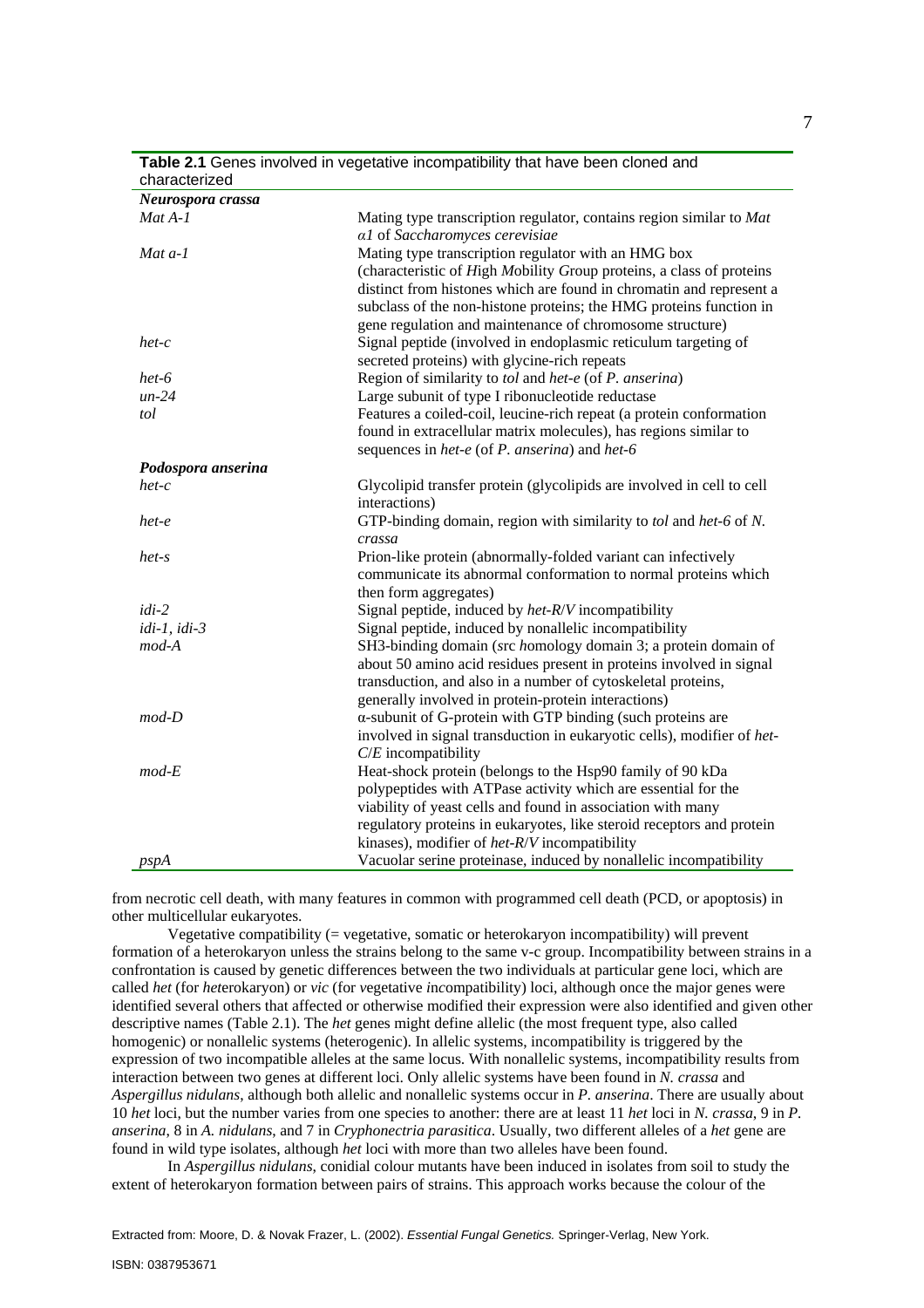conidium depends on expression of genes in the single haploid nucleus the spore contains. So although the conidial head of *A. nidulans* is formed as spores bud off in chains from a multinucleate vesicle at the top of the conidiophore that could, in a heterokaryon, contain two kinds of nuclei, each chain of spores will be of one colour. If the conidiophore is heterokaryotic, then conidial heads of mixed colour are produced; homokaryotic conidiophores have only one kind of nucleus in the vesicle and all their chains of conidia will be the same colour. In one study, eighteen different isolates were collected from around Birmingham, UK, and from Durham, which is about 300 km away. When confronted with each other, incompatible strains formed either none or less than 0.2% mixed conidial heads, whilst those that formed heterokaryons readily produced up to 5% mixed heads. In the former case the strains were considered to belong to different compatibility groups (v-c groups); in the latter, to the same group. Five v-c groups were identified among the 18 isolates, the largest of which included seven isolates that were collected from both localities.

 Subsequent genetic analysis revealed that eight genes (called *hetA*, *hetB*, *hetC*, etc.) determine a total of six different heterokaryon compatibility groups in the homothallic *A. nidulans*. Normally, a difference at any of the *het* gene loci prevents heterokaryon formation and effectively defines the individual of *A. nidulans*. An important function of vegetative compatibility might be the protection of a mycelium from invasion by 'diseases' following hyphal anastomosis. For example, an infectious cytoplasmically determined condition called 'vegetative death' has been shown to be readily transmitted within a v-c group in *Aspergillus amstelodami*, but is only rarely transmitted between v-c groups.

A similar circumstance has been identified in *Ophiostoma ulmi*, the fungus that causes Dutch elm disease. Isolates of *O. ulmi* fall into mutually incompatible v-c groups, which differentiate races, subspecies and even biological species. In compatible (called c-type) reactions between isolates there is no visible reaction or only a slight increase in density of the mycelium along the junction line between confronted cultures. A virus that causes a cytoplasmically transmitted disease of *O. ulmi* is transferable between strains that could establish c-type reactions, implying that hyphal anastomoses establish cytoplasmic continuity. Compatible reactions are rare (because most isolates tested are distinct individuals) and the most common reaction is an antagonistic one in which a broad mycelial barrage forms between the confronted cultures - this is the w or 'wide' reaction. The disease virus is not transmitted between strains in a w reaction, suggesting there is no cytoplasmic continuity. Narrow (n), 'line' (l) and 'line-gap' (lg) reactions are other antagonistic reactions that are sometimes observed. These reactions are different phenotypes of a vegetative compatibility system controlled by at least three genes that are functionally and genetically independent of the mating type locus. In the wide reaction, hyphae penetrate from one colony into the space occupied by the other and this can lead to sexual recombination between the individuals defined by vegetative compatibility. Genetic exchange is usually unilateral: a strain may be an efficient female parent in crosses but an inefficient male parent.

*Neurospora crassa* is similar to *Aspergillus* in that heterokaryon formation requires genetic identity at all *het* genes. One of these genes is the mating type locus of *N. crass*a, and although this is unusual, association between mating-type and vegetative incompatibility is not restricted to *N. crass*a, but has been reported in *Ascobolus stercorarius*, *A. heterothallicus*, and *Sordaria brevicollis*.

 In *N. crassa*, heterokaryons made between strains of opposite mating type grow slowly and have an irregular colony outline as compared with the rapid, uniform growth of heterokaryons between strains with the same mating type. Evidently the mating type gene of *N. crassa* controls both sexual compatibility and heterokaryon compatibility, although the former requires that the mating types are different and the latter requires that the mating types are identical. It seems that nuclei of opposite mating type do not readily coexist in vegetative hyphae of *N. crassa*. Aggressive maintenance of individuality between mates is neither unusual nor difficult to understand in our own species; allegedly, men are from Mars, women from Venus. In *N. crassa*, the molecular basis of this mating aggression is that the MAT A-1 and MAT a-1 mating polypeptides (see section 2.7) encode transcription regulators that specify different cell types in the sexual phase, but they are lethal when expressed together in a vegetative cell. The mating function of MAT a-1 depends on its DNA-binding ability, but this is not needed for the vegetative incompatibility function. So different functional domains of the polypeptide serve these two different activities of the mating type idiomorphs.

 A functional *tol* gene is required for expression of this mating type factor-mediated vegetative incompatibility in *N. crassa*. Incompatibility caused by the mating type factor is suppressed by mutations in *tol* (these make the strains *tol*erant of each other), but *tol* mutations do not disrupt the sexual cycle. An active (that is, non-mutant) *tol* allele is normally present in the heterothallic outbreeding species in which its mutant form was originally identified, but *N. tetrasperma*, which normally exists as a self-fertile (*mat A + mat a*) heterokaryon, has been shown to have an inactive *tol* allele.

 Heterokaryons made between *N. crassa* strains of the same mating type (and the same *het* genotype) have nuclear ratios close to 1: 1, full cytoplasmic continuity, and they also produce up to 30% heterokaryotic conidia. In incompatible heterokaryon confrontations the pores in the septa of any cells that do fuse become blocked, and the cytoplasm becomes granular, then vacuolated, and finally dies. When such cytoplasm, or even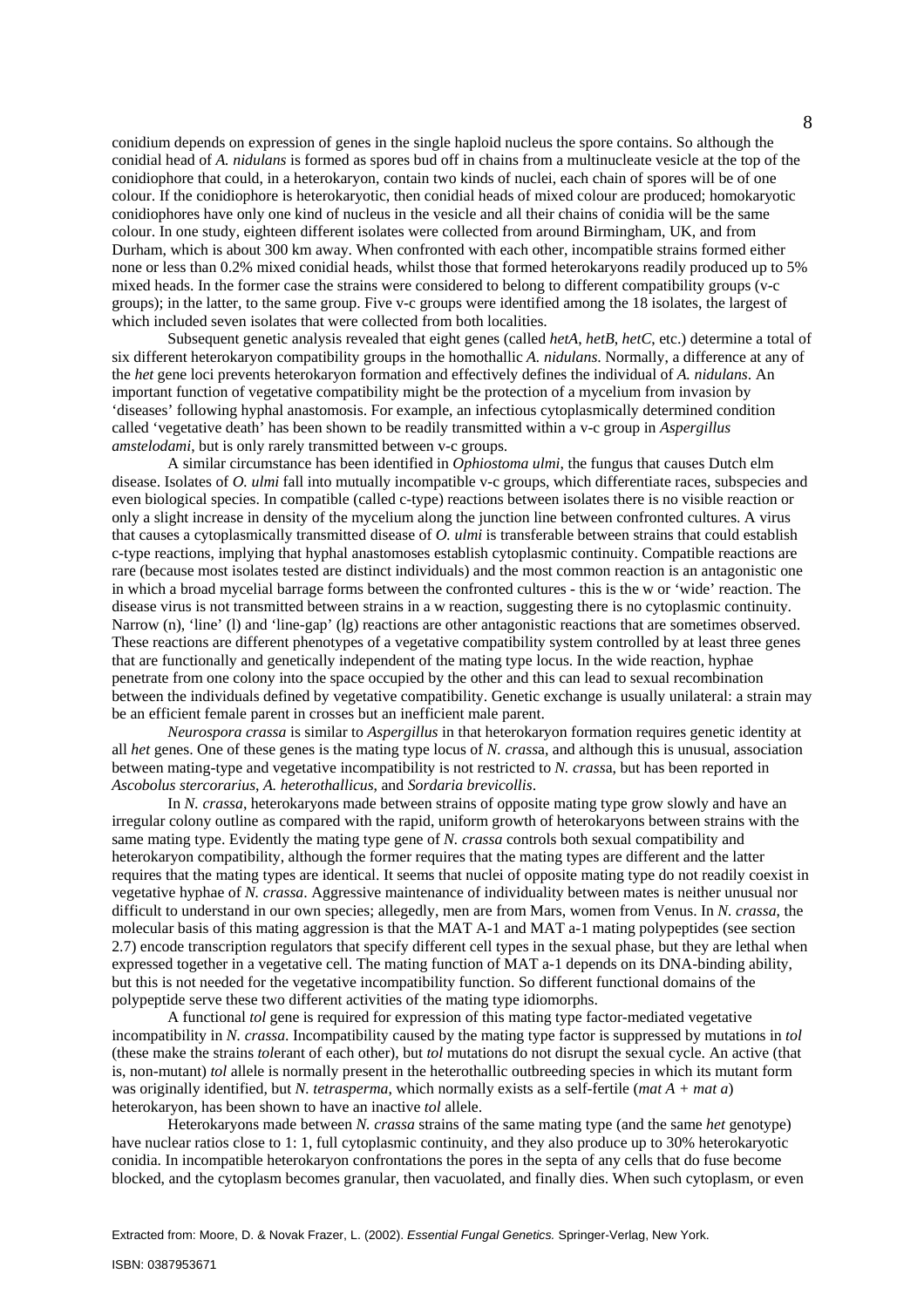a phosphate-buffer extract of it, was injected into a different strain, the same degenerative changes resulted. The activity of the extract was associated with its proteins, demonstrating that heterokaryon compatibility self/nonself recognition depends on the protein products of the *het* genes. The *un-24* gene of *N. crassa,* which is involved in *het-6* incompatibility, encodes the large subunit of ribonucleotide reductase, which is essential for DNA replication. Mutants in these *het* loci lose their nonself recognition ability and form vigorous heterokaryons with strains with which they were formerly incompatible.

 Further insight into the mechanism of action of vegetative compatibility genes comes from work with *Podospora anserina*. When two incompatible colonies meet, hyphal fusion is followed by death of the fused cells and consequent absence of pigment, so a clear zone forms between the colonies called a barrage. The barrage is due to vegetative incompatibility, but the colonies might still be sexually compatible (controlled by one mating type locus with idiomorphs called plus and minus). If they are compatible, a line of perithecia can be formed on each side of the barrage because although fused vegetative cells are killed, lethality does not extend to fused trichogynes and spermatia. Originally, analysis of the interactions of different races of *P. anserina* revealed nine loci involved in barrage formation, several with multiple alleles. Incompatibility could result due to interaction between alleles of one gene, for example allele *t* with  $t_1$ , *u* with  $u_1$  (called allelic or homogenic incompatibility), or to interaction between alleles of different genes, e.g. gene  $a_1$  with gene  $b_1$ , gene  $c_1$  with gene *v* (called heterogenic or nonallelic incompatibility).

 Heterogenic incompatibility reactions are often associated with fertility differences that, in some cases, are due to cytoplasmic factors transmitted through the hyphae. For example, interactions between the *R/r* and *V/v* genes indicate that the *V* gene product diffuses through the cytoplasm, while the *R* gene product is probably fixed to the plasma membrane. Observations like this give rise to the belief that vegetative incompatibility results from interaction of protein products of the incompatibility genes that trigger activity of proteins and enzymes during, and possibly causing, the senescence and death of the incompatible fusions (Table 2.1). So, the incompatibility genes are probably regulators of such enzymes, and it has been argued that they may have arisen as mutations in genes normally concerned with housekeeping functions that ensure proper progress of the female (protoperithecial) part of the sexual cycle.

 Several *het* loci of *P. anserina* have been characterized, including the allelic incompatibility locus, *hets*, and the nonallelic *het* loci, *het-c* and *het-e* (Table 2.1). Note that *het-c* in *P. anserin*a has no relationship to the *het-c* of *N. crassa*. Just as in *N. crassa*, the *P. anserina het* loci evidently encode varied gene products. The *P. anserina het-c* locus encodes a glycolipid transfer protein; and, interestingly, disruption of *het-c* impairs ascospore maturation. Although mutants of *het-s* exhibit no other phenotype than promiscuous vegetative compatibility, the *het-s* gene product behaves like a prion protein. A prion is a 'proteinaceous infectious particle', a cellular protein that can assume an abnormal conformation that is infectious in the sense that it can convert the normal form of the protein into the abnormal (see section 5.11). Hyphal anastomosis between *het-s*  and the neutral *het-s\** strain results in the cytoplasmic transmission and infectious propagation of the *het-s*  phenotype.

 Although the *het* loci encode very different gene products, three regions of similarity can be detected between predicted products of the *het-6* locus and the *tol* locus of *N. crassa*, and the predicted product of the *het-e* locus of *P. anserina*. These regions might represent domains necessary for some aspect of vegetative incompatibility in which all three of these *het* loci are involved. Alleles of *het-c* that are found in *N. crassa* are present in other *Neurospora* species and related genera, indicating there was a common ancestor and conservation during evolution of this sequence. However, despite this indication that there may be some underlying similarity in function, a *het* locus from one species does not necessarily confer vegetative incompatibility in a different species.

### **2.4 Nuclear migration**

The incompatible reaction evidently sets in train a large number of changes that result in the fusion cells being sealed off from the rest of the two interacting mycelia and killed. An equally dramatic change occurs following the compatible reaction in which hyphal fusion is followed, in many species, by migration of nuclei to give rise to a heterokaryon. Nuclei can migrate through pre-existing mycelium, either bi-directionally or unilaterally. The direction of migration depends on the genes and alleles involved in the compatibility reaction.

 When confrontations are made between cultures of the two mating types of *Gelasinospora tetrasperma,* hyphae anastomose and nuclei migrate from one strain into the other. Perithecia develop along the junction line in one of the cultures because migration is regularly unilateral. Nuclear migration is fast: a typical migration rate of 4 mm  $h^{-1}$  compares with a typical hyphal growth rate of only 0.7 mm  $h^{-1}$ .

 Nuclear migration has also been studied in some basidiomycetes. In the species that have been examined in most detail, *Coprinus cinereus* and *Schizophyllum commune*, basidiospores germinate to form homokaryotic mycelia with uninucleate cells, which is usually called a monokaryon or homokaryon. Two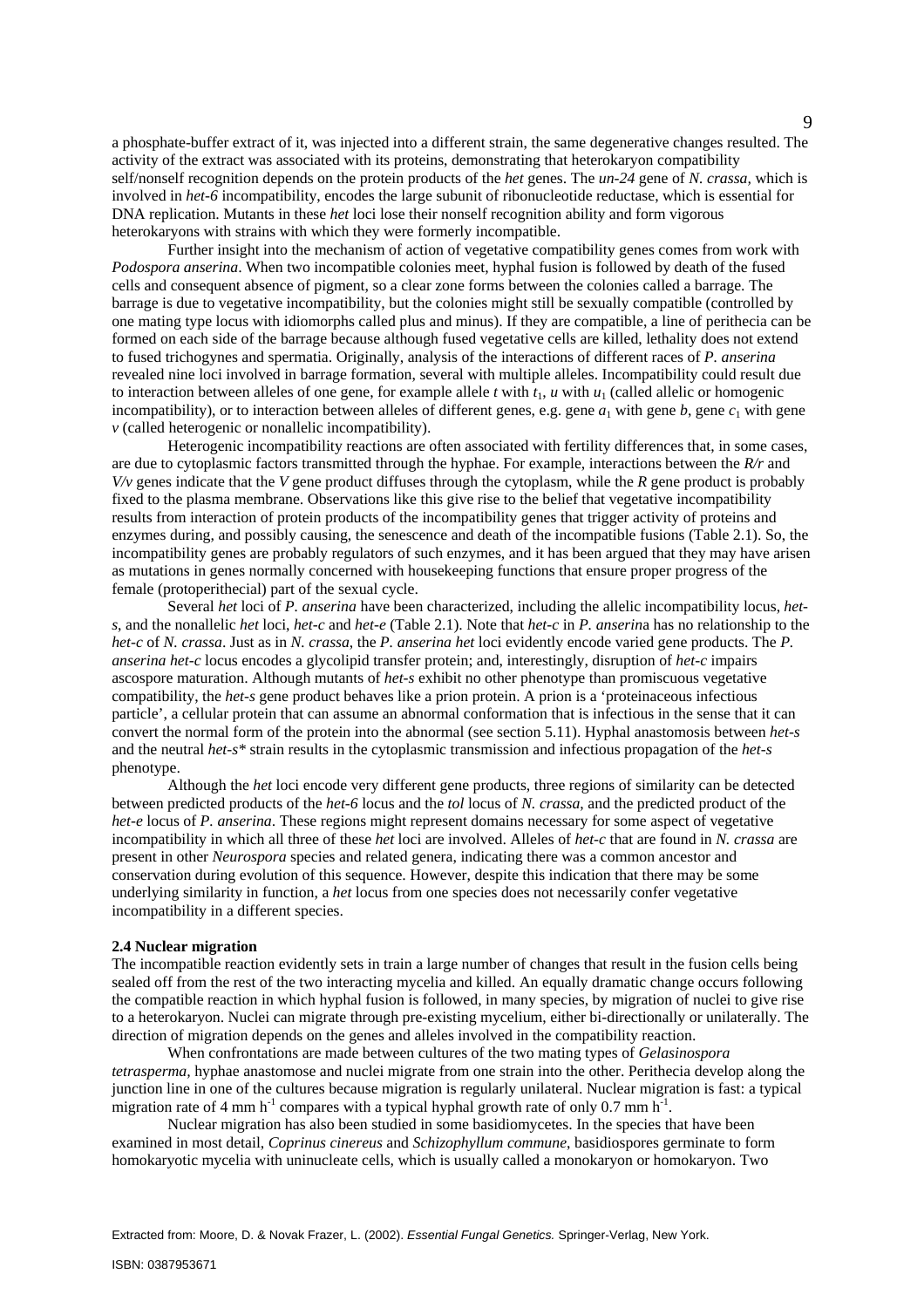(a)





(e)

**Fig. 2.2.** Formation of a clamp connection. In dikaryotic hyphal cells (Fig. 2.2a) nuclei are paired, with one haploid nucleus of each mating type in each cell (here indicated by the closed and open circles). The apical cell extends, mitosis is initiated, and a clamp connection, or hook cell, emerges as a branch (Fig. 2.2b) that grows backwards (away from the hyphal apex). Conjugate mitoses then occur, that is the two nuclei enter mitosis in synchrony, one daughter nucleus enters the clamp connection (Fig. 2.2c), and a daughter nucleus of opposite mating type migrates away from the hyphal apex. Two septa are laid down (Fig. 2.2d), one traps a daughter nucleus in the clamp connection and the other divides the tip cell into two compartments at a location just behind the point of emergence of the clamp connection. Finally, the apex of the clamp connection anastomoses with its parent hypha (Fig. 2.2e) releasing its trapped nucleus into what is now the sub-terminal cell of the hypha.

monokaryons will form hyphal anastomoses, and if they are compatible, nuclei will migrate from one mycelium into the other. This establishes a new mycelium, called a dikaryon, which has regularly binucleate cells containing one nucleus of each parental type. The growth of dikaryotic hyphal tips requires that the two nuclei complete mitosis together (conjugate division) and a mechanism of nuclear migration and sorting that depends on a small backward-growing branch (called a clamp connection or hook cell) at each hyphal septum (Fig. 2.2). Other characteristic differences between the monokaryotic and dikaryotic mycelia of *C. cinereus* are that branches emerge from monokaryotic hyphae at a wide angle (40 to 90°), but at an acute angle (10 to 45°) from dikaryotic hyphae; monokaryons, but not the dikaryons, produce asexual arthrospores, called oidia, in droplets of fluid; and the aerial mycelium of monokaryons is generally less dense and fluffy than that of dikaryons.

 Two multiallelic mating type factors, called *A* and *B* control sexual compatibility in *C. cinereus* and *S. commune*. To be compatible, the parental monokaryons must have different *A* and different *B* mating type factors. Clearly, the mating type factors determine the initial self/nonself recognition that follows the first anastomoses of the encounter; they also regulate mycelial morphogenesis (presumably upregulating features that characterise the dikaryon and downregulating some monokaryotic features, like oidiation) but as it is only dikaryons that fruit in normal circumstances, the *A* and *B* mating type factors also regulate fertility. This is why they are called mating type factors. Dikaryon formation requires that both the *A* and *B* factors are different (which is taken to mean that both *A* and *B* are turned on (*A*-on, *B*-on, see Fig. 2.3). In a common-*A* heterokaryon the *A* factors are the same but *B* factors are different (*A*-off, *B*-on) and nuclear migration can occur, but without conjugate divisions or clamp connection formation. When only A functions are turned on (A-on, B-off), in a common-*B* heterokaryon, conjugate divisions and clamp connection formation occur, but the clamp connections remain incomplete and without clamp cell fusion nuclear migration cannot take place (Fig. 2.3).

 This 'division of labor' between *A* and *B* factors is not universal; nuclear migration is regulated by the *B* factor only in *C. cinereus* and *S. commune*, but in *C. patouillardii* migration is regulated by both factors but only *A* affects fertility. In *Ustilago* and *Tremella*, cell fusion is controlled by a locus with two idiomorphs, but the ability of fused cells to grow as dikaryons depends on a second locus with multiple idiomorphs (*Ustilago* mating types are described in section 2.8 below).

 Nuclei migrate from a compatible mycelium and convert a monokaryon into a dikaryon. In experiments similar to those described above with *Gelasinospora tetrasperma*, it was found that nuclei of *Coprinus radiatus* (a close relative of *C. cinereus*) invade mycelia in such circumstances at a rate of 1.5 mm h-1, which is at least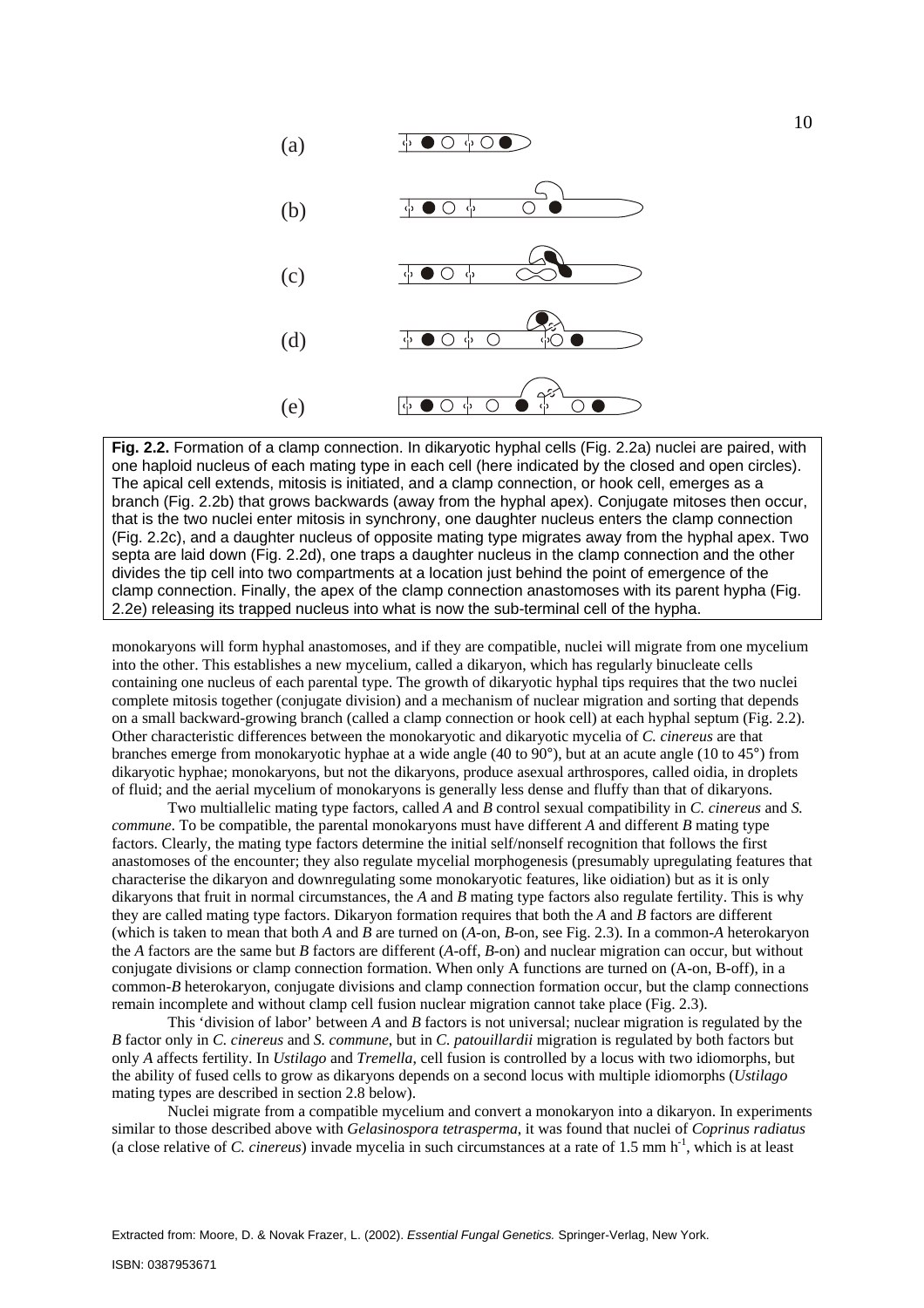

**Fig. 2.3.** Flow chart diagram of *A* and *B* mating type factor activity in the basidiomycetes *Coprinus cinereus* and *Schizophyllum commune*. From top to bottom the flow chart depicts the events that take place when two haploid mycelia confront each other. Dikaryon formation requires that both *A* and *B* factors are different (which is taken to mean that both *A* and *B* functions are turned on (*A*-on, *B*-on)). This is depicted in the central vertical line for a confrontation of  $A_1B_1 + A_2B_2$ , the vertical line connecting 'function boxes', the phenotypes of which are indicated in the cartoons on the right hand side. When only A functions are turned on (A-on, B-off), in a common-*B* heterokaryon  $(A_1B_1 + A_2B_1)$ conjugate divisions and clamp formation occur, but the clamp connections remain incomplete and without clamp cell fusion nuclear migration cannot take place. In a common-A heterokaryon (A<sub>1</sub>B<sub>1</sub> + *A*1*B*2) the *A* factors are the same but *B* factors are different (*A*-off, *B*-on) and nuclear migration can occur, but without conjugate division or clamp connection formation. Figs 2.3 to 2.7 adapted and redrawn from Chiu & Moore (1999). Sexual development in higher fungi. Chapter 8 in *Molecular Fungal Biology* (ed. R. P. Oliver & M. Schweizer), pp. 231-271. Cambridge University Press: Cambridge, U.K.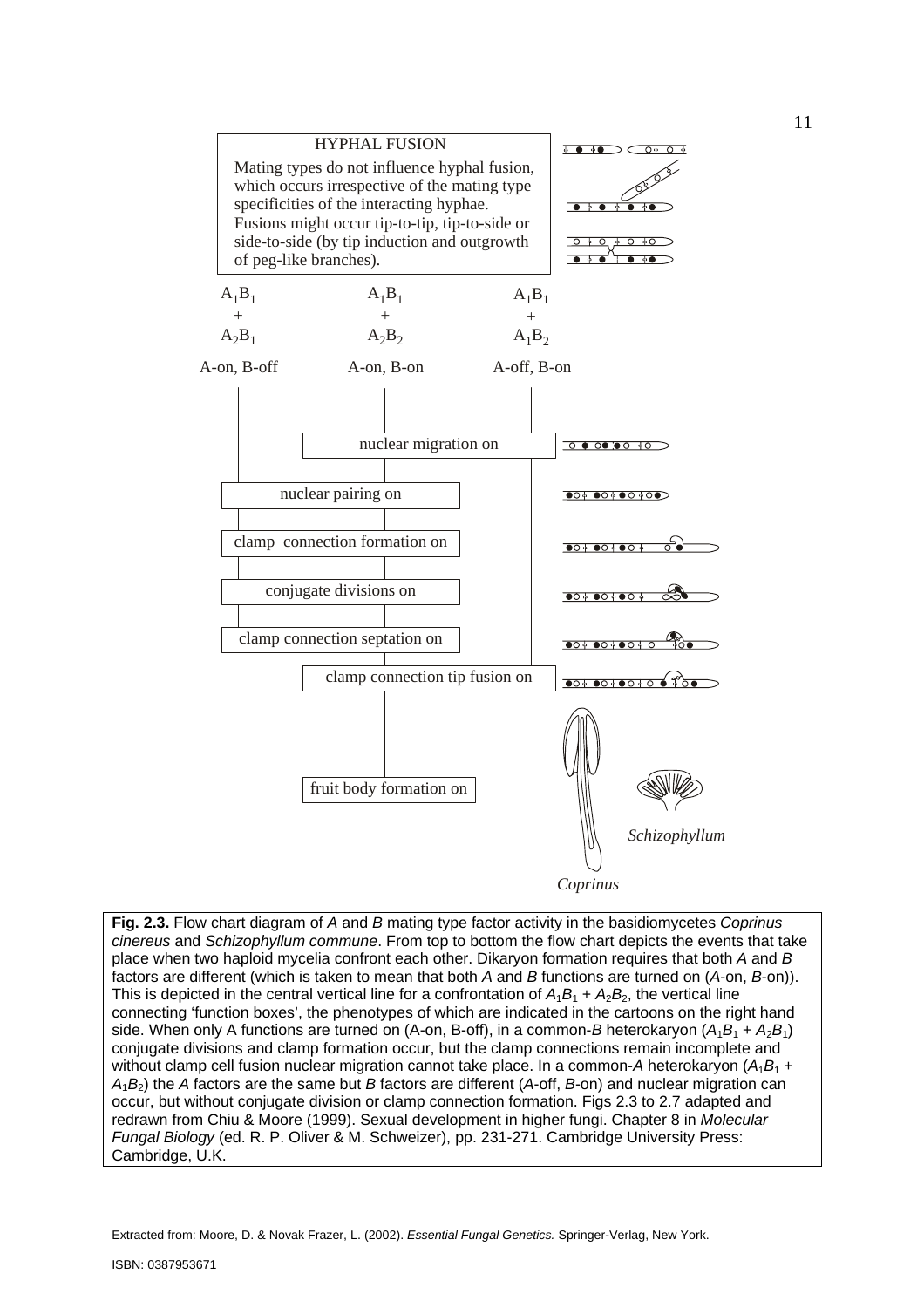four times higher than the hyphal growth rate. In *C. congregatus*, a nuclear migration rate of 4 cm h-1 (yes, *centimeters*!) has been reported, and migration rates in *Schizophyllum commune* range up to 2.7 mm h-1 with a hyphal growth rate of only  $0.22$  mm h<sup>-1</sup>.

 During nuclear migration the invading nucleus undergoes regular division and one of the daughter nuclei moves into the next cell, the intervening dolipore septa between adjacent cells of the monokaryon being broken down into simple pores through which the nuclei can be squeezed. Although some corresponding cytoplasmic movement has been observed in *Schizophyllum commune*, nuclear migration occurs more commonly without visible cytoplasmic flow. Nuclear migration is a highly active transport process involving microtubules in a manner analogous to the involvement of spindle fibers in the movement of chromosomes during division, and this presumably accounts for its specificity. Clearly, in most cases a specific nuclear type is being transported in a specific direction and in all this discussion of nuclear migration it is important to emphasize that *only* nuclei migrate; mitochondria are not exchanged between compatible mycelia. During migratory dikaryotization, anucleate cells and multinucleate cells are observed, so the dikaryotic state is not set up as soon as compatible cells fuse. Rather, ordered dikaryotic growth emerges after an interval of disorganized and irregular growth.

## **2.5 Other incompatibility reactions**

There are obviously numerous breeding systems and many genera contain species exhibiting a range of them. Although the tetrapolar system of *Coprinus cinereus* is one of the most extensively studied mating systems, other species of *Coprinus* are heterothallic bipolar, and some are homothallic. In the homothallic *Coprinus sterquilinus*, basidiospores germinate to form monokaryons but after some growth they spontaneously convert to dikaryons with clamp connections.

*Sistotrema brinkmannii* exemplifies a different, but not uncommon, situation among the fungi. It is an aggregate species, isolates of which are difficult, even impossible, to distinguish on morphological grounds. The aggregate includes homothallic and heterothallic isolates, and the latter can be bipolar or tetrapolar. Homothallics fall into a single interfertile population, while bipolar and tetrapolar isolates fall into a number of intersterile groups. Hybrid progeny can be obtained from crosses between some homothallic and bipolar isolates, and gene segregation is quite regular. This pattern of behavior suggests that homothallism was derived from a bipolar heterothallic system by loss or inactivation of the mating type factor. Evidently, therefore, the incompatibility systems can change as populations diverge in evolution.

 The tone of the descriptions so far might imply that mycelial interactions take place only between homokaryons, but this is far from the truth. Study of the interactions *in vitro* is certainly easier with homokaryons, but when fungal mycelia are isolated from nature, the overwhelming majority proves to be heterokaryotic, so in the real world the most normal interactions are those between heterokaryons. For example a monokaryon of *Coprinus* can be dikaryotized by a dikaryon as well as by another monokaryon. In these 'dimon' (dikaryon  $\times$  monokaryon) matings, if both dikaryon nuclei are compatible with the monokaryon (e.g.  $[A_1B_1 + A_2B_2] \times A_3B_3$  either dikaryon nucleus (but generally only one of them) migrates into the monokaryon; if only one dikaryon nucleus is compatible with the monokaryon  $([A_1B_1 + A_2B_2] \times A_1B_1)$ , then the compatible nucleus will migrate into the monokaryon; and if neither dikaryon nucleus is compatible with the monokaryon  $([A_1B_1 + A_2B_2] \times A_1B_2)$  there is often no migration. However, in about half the cases where this confrontation was done in *Schizophyllum* it was found that the monokaryon became dikaryotized. In about half of those, both dikaryon nuclei migrated into the monokaryon, and in the others a mitotic recombination event in the dikaryon had produced a new nucleus that was compatible with the monokaryon. Common-*A* and common-*B* heterokaryons can also donate nuclei to monokaryons, providing the monokaryon's nucleus has a different *B* factor (because *B*-functions are required for nucleus migration). Dikaryons and common-*B* heterokaryons of *Coprinus cinereus* can accept nuclei, but in *Schizophyllum commune* they only donate nuclei.

 Diploid strains of *Coprinus cinereus* arise from common-*A* heterokaryons when rare nuclear fusions form a diploid nucleus that is packaged into an oidium. So, the common-A heterokaryon,  $[A_1B_1 + A_1B_2]$  would give rise to a diploid  $A_1A_1B_1B_2$ . This diploid behaves like a monokaryon and could form dikaryons with monokaryons of mating type  $A_2B_1$  and  $A_2B_2$ . Dikaryosis requires that different factors are present in the two nuclei; that is, it is nonself idiomorphs that are compatible rather than self-idiomorphs being incompatible. Such diploids of *Coprinus* can only act as donors, not recipients, of migrating nuclei. Migration is sometimes unilateral in conventional monokaryon + monokaryon dikaryosis. The inability to accept nuclei is not related to the mating type factor, but is regulated by other genes.

*Armillaria mellea* has a tetrapolar mating system but is unusual in normally having one diploid nucleus in each cell of its rhizomorphs and in most cells of its fruit body stem and cap. However, in the gill tissues there are multinucleate cells from which arise dikaryotic hyphae with paired nuclei and clamp connections. Young basidia are also binucleate, and seem to undergo a perfectly normal karyogamy and meiosis. Nuclei in the binucleate cells seem to be haploid but how the haploids are derived from diploid nuclei in fruit body tissue is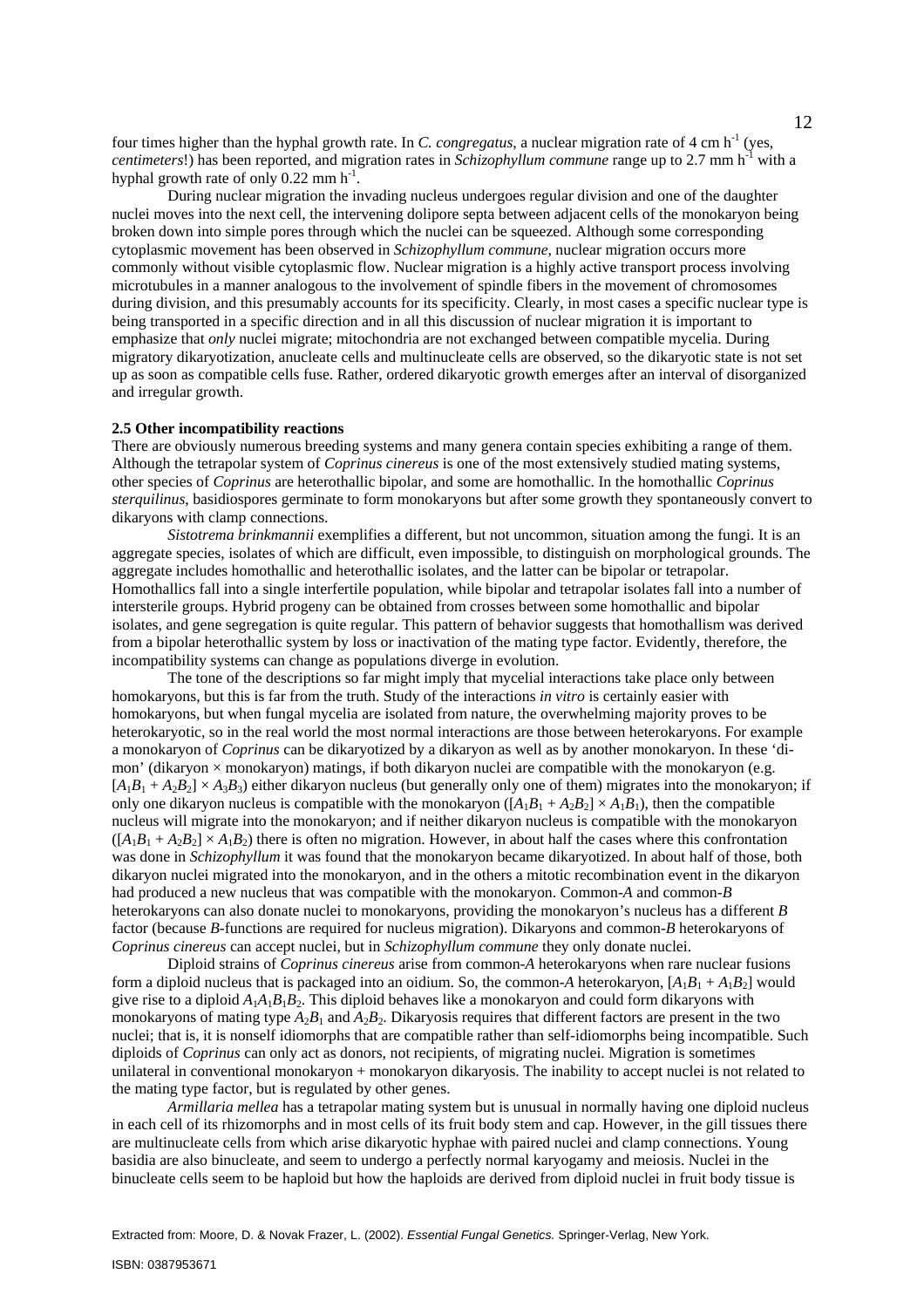unknown. On the other hand, compatible matings between haploid spores give rise to the uninucleate diploid as the only stable mycelial growth, the diploid condition arising as initial conjugate divisions form unusual patterns that result in uninucleate, diploid, cells. Interestingly, there is a recessive mutation of *Schizophyllum commune*, called *dik*, which converts dikaryotic hyphae into diploids when homozygous.

 All of the emphasis in studies of incompatibility in *Coprinus cinereus* and *Schizophyllum commune* has centered on the mating type factors. Indeed, deliberately inbred strains of *S. commune* have often been used to provide an isogenic background in which the gene of interest can be the only one that differs between test strains. Similarly, a few closely related strains of *C. cinereus* have been used for the bulk of the research in the hope of minimizing complications arising from the genetic background. Both of these strategies minimize or even abolish vegetative incompatibility, so it is not surprising that incompatibilities due to genes other than mating type factors are rarely, if ever, encountered with these 'model organisms'. This does not mean that vegetative incompatibility does not occur in basidiomycetes.

 *Coprinus bisporus* is bipolar in terms of mating type but shows additional incompatibilities due to interactions between other loci; this is similar to the heterogenic incompatibility of *Podospora* in which two monokaryons are incompatible if one has an allele C2 and the other allele D2. The combinations C1 + D1, C1 + D2, and  $C2 + D1$  are compatible (providing the mating type factors are also a compatible combination). This heterogenic incompatibility was found to be common in isolates of the species collected from nature. *C. bisporus* is secondarily homothallic and its dikaryons do not normally donate nuclei to each other. These features tend to preserve heterozygosis in the population and the heterogenic incompatibility reinforces isolation between strains. *Heterobasidion annosus*, which is bipolar, has incompatibility due to five genes, each with two alleles called plus (+) and minus (-), superimposed on the A factor compatibility reaction. Compatibility requires that the confronting strains both have the plus allele of any one of these five genes (homozygosity for the minus allele does not confer compatibility). The system results in the natural population being comprised of several intersterile groups, genetically isolated from each other and with the potential to show further evolutionary divergence.

 In *Stereum hirsutum* the primary mycelium emerging from a single basidiospore, and secondary mycelium, formed by hyphal fusions between compatible primary mycelia, both have multinucleate cells with multiple clamp connections at the septa. In this species (and other species of *Stereum*, *Phanerochaete* and *Coniophora*) two different breeding strategies occur, called outcrossing and non-outcrossing. Some nonoutcrossing reactions between non-sibling primary mycelia result in a macroscopic rejection response where the mycelia confront each other, and this can be used to assign isolates to non-outcrossing interaction groups. However, some non-outcrossing reactions result in non-sibling mycelia intermingling without rejection. Rejection is taken to mean genetic difference between the isolates, but intermingling does not correspond to genetic identity. For example, in interactions between three interaction groups of *S. sanguinolentum*, two isolates that rejected each other both intermingled with the third. Outcrossing interactions between non-sibling primary mycelial isolates produce a range of recognition responses encompassing compatibility, resulting in general or localized formation of a stable secondary mycelium. Rejection is signified by the formation of narrow demarcation zones of sparse, pigmented mycelium (with numerous vacuolated cells) between the colonies, and the inhibition of extension of the colony margin of one or both of the mycelia, or the formation of flattened (called appressed) mycelium containing abnormal hyphae beyond the interaction interface. The pattern of formation of secondary mycelium indicates a multiallelic unifactorial (that is, bipolar) mating type system on which the other phenotypes (controlled by several other genes) are superimposed.

We have described a wide range of incompatibility reactions in the last few sections. You will have noticed that what is true for one organism may not apply to another, even closely related, species. Don't get confused. Remember two things. First, fungi are very flexible organisms and those we find in nature today have each evolved a strategy to manage their interactions which best suits them in the environment in which they are competing. Second, in studying that strategy we need to use a standard approach that involves confronting one mycelium with another, and then studying what happens. We do this in the hope of recognizing general categories that describe the manner in which the fungi interact, but in many cases our understanding is only partial, and may even be biased by the techniques chosen to make the observations. The crucially important point is that individuality *is* of prime importance to fungi and they have many ways of expressing their individuality.

**2.6 Structure and function of mating type factors: mating type factors in** *Saccharomyces cerevisiae*

The life cycle of the yeast *Saccharomyces cerevisiae* features an alternation of a haploid phase with a true diploid phase, and in this respect differs from filamentous Ascomycotina in which the growth phase after anastomosis is a heterokaryon. There are two mating types: haploid yeast cells may be of mating type a, or  $\alpha$ . Karyogamy (nuclear fusion) follows the fusion of cells of opposite mating type and then the next daughter cell that is budded off contains a diploid nucleus. Most natural yeast populations are diploid because the haploid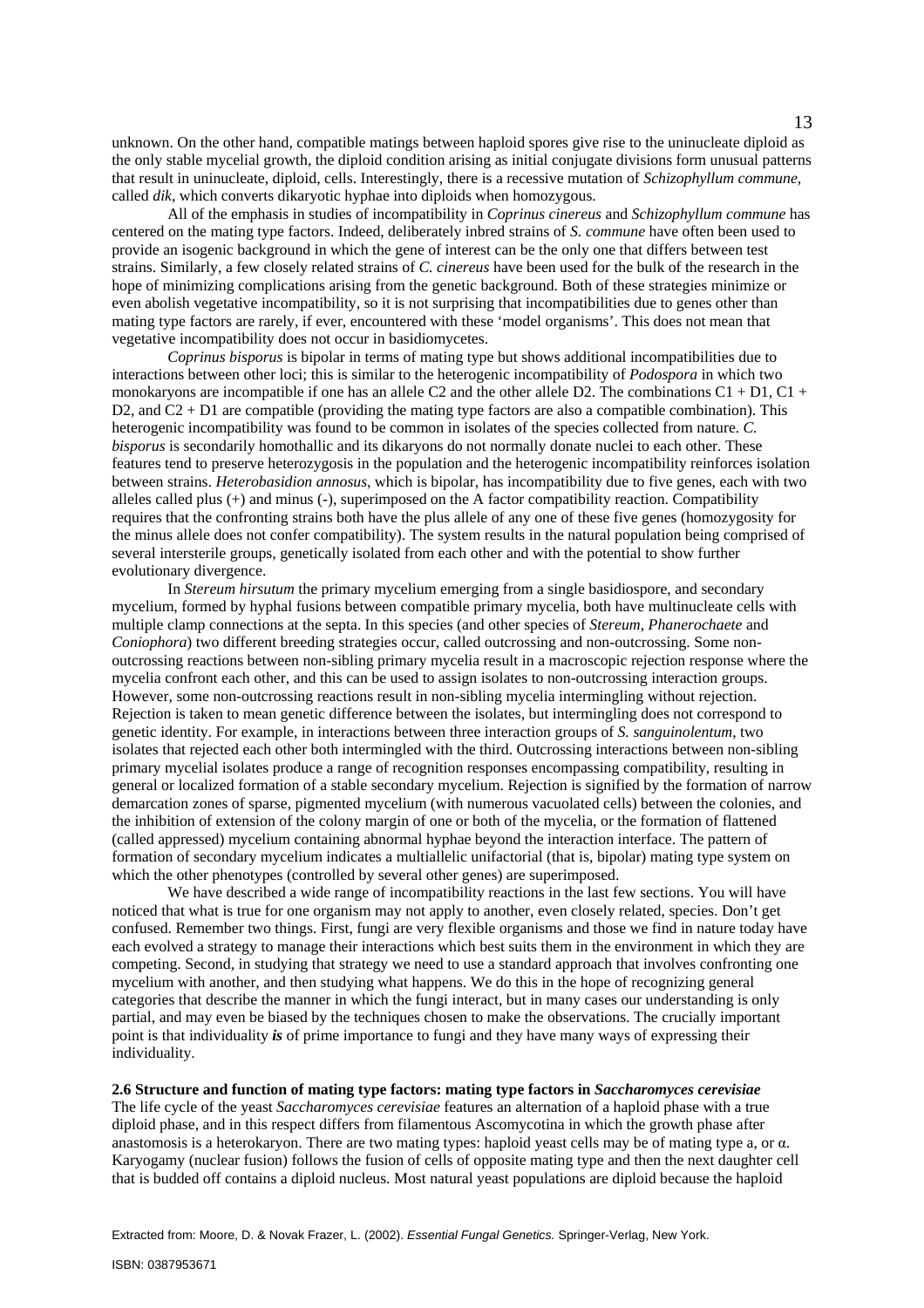

**Fig. 2.4.** Life cycle (left hand panel) and mating process of the yeast *Saccharomyces cerevisiae*. Yeast can reproduce asexually by budding. Haploid cells of different mating types fuse to form dumbbell-shaped zygotes, which can themselves bud to establish a diploid clone. Well-nourished diploid cells, which are exposed to starvation conditions, enter meiosis, forming a 4-spores ascus. Ascospores germinate by budding. In the laboratory, ascospores can be separated to form haploid clones but in nature ascospores usually mate immediately, so the haploid phase is greatly reduced. The right hand panel depicts pheromone interaction, agglutination and the mating process in a little more detail.

meiotic products mate while they are still close together immediately after meiosis. Diploid cells reproduce vegetatively by mitosis and budding until particular environmental conditions (deficiency in nitrogen and carbohydrate, but well aerated and with acetate or other carbon sources which favor the glyoxylate shunt) induce sporulation. When that happens, the entire cell becomes an ascus mother cell; meiosis occurs and haploid ascospores are produced. Ascospore germination re-establishes the haploid phase, which is itself maintained by mitosis and budding if the spores are separated from one another (by an experimenter in a laboratory, or by some disturbance in nature) to prevent immediate mating (Fig. 2.4).

 Mating type factors of yeast specify peptide hormones; these are called pheromones (the term originally applied to mate-attracting hormones of insects and mammals) and there are both pheromone α- and afactors (Fig. 2.5), and corresponding receptors specific for each pheromone. Pheromones organize the mating process; they have no effect on cells of the same mating type or on diploids but their binding to pheromone receptors on the surface of cells of opposite mating type (Fig. 2.4) act through GTP binding proteins to alter metabolism and: (i) cause recipient cells to produce an agglutinin that enables cells of opposite mating type to adhere; (ii) stop growth in the G1 stage of the cell cycle; (iii) and change wall structure to alter the shape of the cell into elongated projections. Fusion eventually occurs between the projections.

 The mating process of *S. cerevisiae* is controlled by a complex genetic locus called *MAT* at which two linked genes are located (a1, a2 for mating type a and α1, α 2 for mating type α). The *MAT*a locus encodes a1 and a2 polypeptides, the messengers for which are transcribed in opposite directions (Fig. 2.6), and *MAT* α encodes polypeptides α 1 and α 2. Heterozygosity at *MAT* is a sign of diploidy and eligibility to sporulate; even partial diploids carrying  $MATa/MAT\alpha$  will attempt to sporulate. In haploid cells, the  $\alpha$  2 polypeptide represses transcription of a-factor in α -cells, whilst a1 represses α -specific genes in a-cells. The α 1 protein activates transcription of genes coding for α -pheromone and the surface receptor for the a-factor. In a/ α diploids, interaction occurs between a1 and  $\alpha$  2 polypeptides to form a heterodimer, which represses genes specific for the haploid phases, including a gene called *RME*1, which itself suppresses meiosis and sporulation (Fig. 2.6).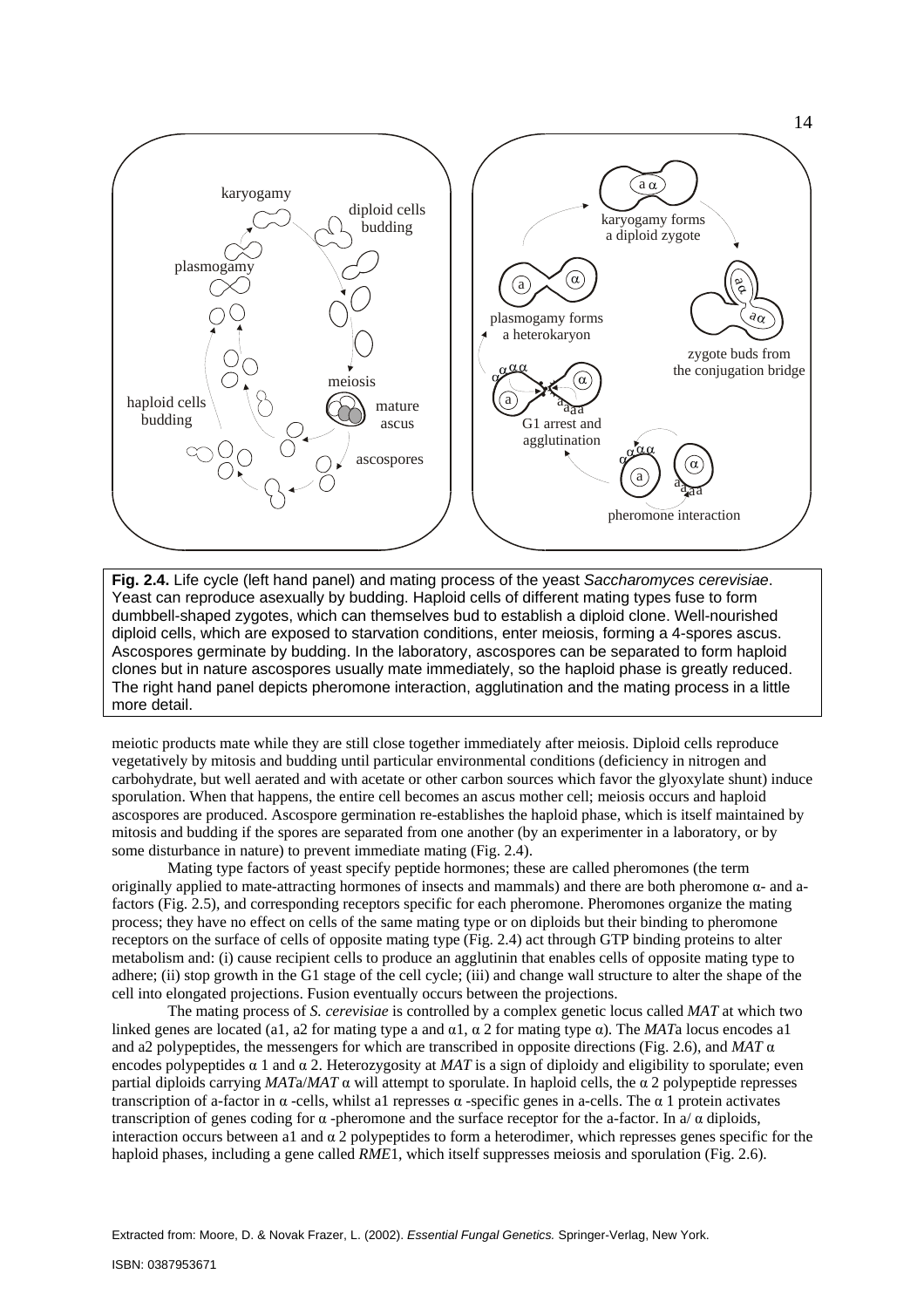# α-factor

NH<sub>2</sub>-Trp-His-Trp-Leu-Gln-Leu-Lys-Pro-Gly-Gln-Pro-Met-Tyr-COOH

a-factor



NH<sub>2</sub>-Tyr-Ile-Ile-Lys-Gly-Val-Phe-Trp-Asp-Pro-Ala-Cys-COOCH<sub>3</sub>



**Fig. 2.6.** Functional domains in mating type factors of *Saccharomyces cerevisiae*. Region Y is the location of the mating type idiomorphs, which have very little homology with each other. Ya is 642 bp long,  $Y_{\alpha}$  is 747 bp long. Regions W, X, and Z1 and Z2 are homologous terminal regions. The arrows indicate direction of transcription and the legends beneath the arrows indicate functions of the gene products. In *S. cerevisiae* of mating type a, a general transcription activator is responsible for production of a-pheromone and the membrane-bound  $α$ -pheromone receptor. In a/ $α$  diploids, the MATa1/MATα2 heterodimer protein activates meiotic and sporulation functions, and represses haploid functions (turning off  $\alpha$ -specific functions by repressing MAT $\alpha$ 1, a-specific functions being repressed by  $MAT\alpha2$  alone).

 *Saccharomyces cerevisiae* is heterothallic but a clone of haploid cells of the same mating type frequently sporulates, and there will be equal numbers of a and  $\alpha$  cells amongst the progeny. This results from mating type switching controlled by the gene *HO* (HOmothallic) that exists in two allelic forms (dominant *HO* and recessive *ho*), and encodes an endonuclease. On either side of the *MAT* locus, and on the same chromosome, there are silent storage loci for each mating type, called *HML* and *HMR*. The *HO*/*ho* endonuclease creates a double-strand break at the *MAT* locus that initiates switching of information, by an homologous recombination event between the two parts of the same chromosome, at the *MAT* locus with that at either *HML* or *HMR* (Fig. 2.7).

 Since yeasts can live in very small habitats, like flower nectaries and surfaces of individual fruits, rare mating type switching will give isolated populations the opportunity to undergo sexual reproduction; this is presumably its selective advantage. Mating type switching occurs about once in 10<sup>5</sup> divisions in cultures carrying allele *ho*, whereas in strains carrying *HO* the switch occurs at every cell division. However, there is an asymmetry in the cell division in that a new daughter bud is not able to switch mating types until it has itself budded. In *S. cerevisiae*, this is achieved by actively transporting into the budding daughter cell the mRNA of a gene called *Ash1*, which encodes an inhibitor of the HO-endonuclease. Consequently, immediately after each division only the mother cell is switchable, which means that even if there is only one cell to start with, a single division cycle will produce two cells of opposite mating type. If you think that's a clever arrangement, the switch to *opposite* mating type is assured because a 250 bp recombination enhancer controls recombination in the arm of chromosome III on which all these genes are located. This control region ensures that in *MATa* cells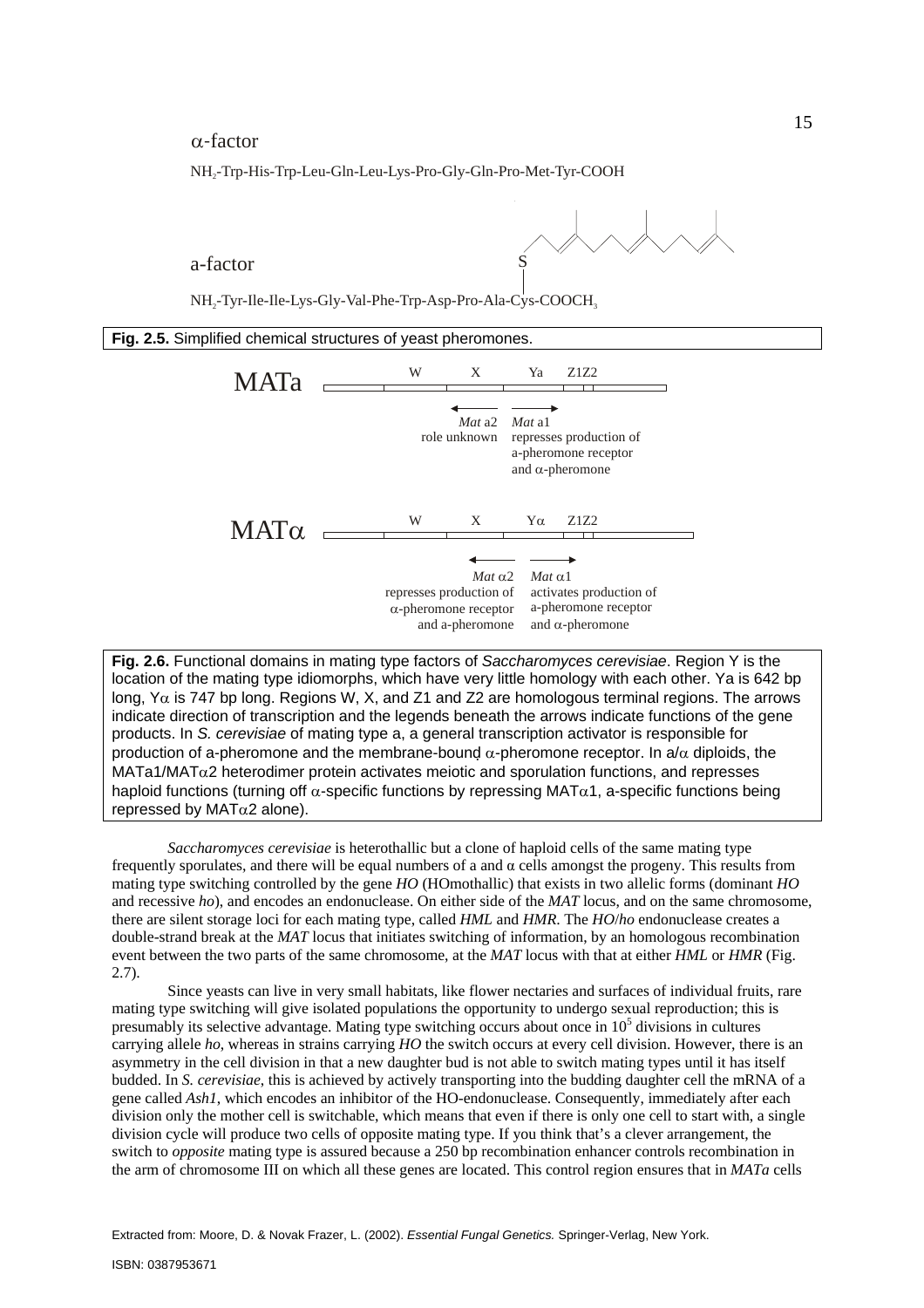

**Fig. 2.7.** Top: pattern of mating type switching in *Saccharomyces cerevisiae* showing the consequences of a mating type switch in one mother cell. Bottom: the three loci involved in mating type switching, *HML*, *MAT* and *HMR*, are located on the same chromosome (*not* drawn to scale). *HML* is about 180 kb from *MAT*, and *HMR* about 120 kb from *MAT*; the centromere is located between RE and the *MAT* locus. A double strand break at the *MAT* locus, caused by the HO endonuclease, initiates a recombination event that replaces the Y region of the *MAT* locus with Y sequences from one of the storage loci. *HML* and *HMR* contain complete copies of the mating type genes but are not expressed because they have a repressed chromatin structure imposed by the E and I silencer sequences. *HML* shares more of the *MAT* sequences (W, X, Z1 and Z2) than does *HMR*. RE is a recombination enhancer that controls preferential recombination between *MAT*a and *HML*, or between *MAT*α and *HMR*.

the resident *MATa* locus recombines with *HML*, which contains a silent *MAT*α locus, whereas in *MAT*<sup>α</sup> cells the resident locus recombines with *HMR*, which contains a silent *MATa* locus. Now, *that's* clever!

 Mating type switching also occurs in the distantly related fission yeast *Schizosaccharomyces pombe* but this organism uses the asymmetry of DNA replication to establish an asymmetrical mating-type switching pattern. When *S. pombe* divides, the two daughter cells exhibit different developmental programmes: one is mating type switchable, the other is unswitchable. Genetic experiments show that in switchable cells the expressed (*mat1*) mating type locus has an imprint that marks it as a candidate for the intrachromosomal recombination event that makes the mating type switch. The imprint is a modification in one strand of the DNA, possibly a 'nick' (a broken phosphodiester bond) or an RNA primer left from the DNA synthesis during the previous mitotic division. During DNA replication the strand-specific imprint is made at the *mat1* locus only during lagging-strand synthesis, so only one of the sister chromatids will carry the imprint. The cell that inherits the imprinted chromosome becomes a switchable cell, while its sister remains unswitchable. When the imprinted chromosome is replicated, the DNA replication complex runs into the imprinted modification in the DNA, the replication fork stalls, and the result is a transient double strand break that initiates the recombination required for mating-type switching.

 Mating types in filamentous fungi tend to be far more stable although unidirectional switching of mating type has been reported in some filamentous ascomycetes, though with no molecular details yet. Oddly enough, switching does not occur in any of the best-studied organisms like *Neurospora*, *Aspergillus*, or *Podospora*, but has been claimed in *Chromocrea spinulosa, Sclerotinia trifoliorum, Glomerella cingulata* and *Ophiostoma ulmi*.

#### **2.7 Structure and function of mating type factors: mating types of** *Neurospora*

Species of *Neurospora* exhibit four different mating strategies: (i) bipolar heterothallism with mating types *A* and *a* (in *N. crassa*, *N. sitophila*, *N. intermedia* and *N. discreta*) but mating type genes are present in a single copy per genome (unlike *Saccharomyces cerevisiae*); (ii) secondary homothallism (in *N. tetrasperma*) through the production of asci containing four ascospores each containing compatible nuclei; (iii) primary homothallism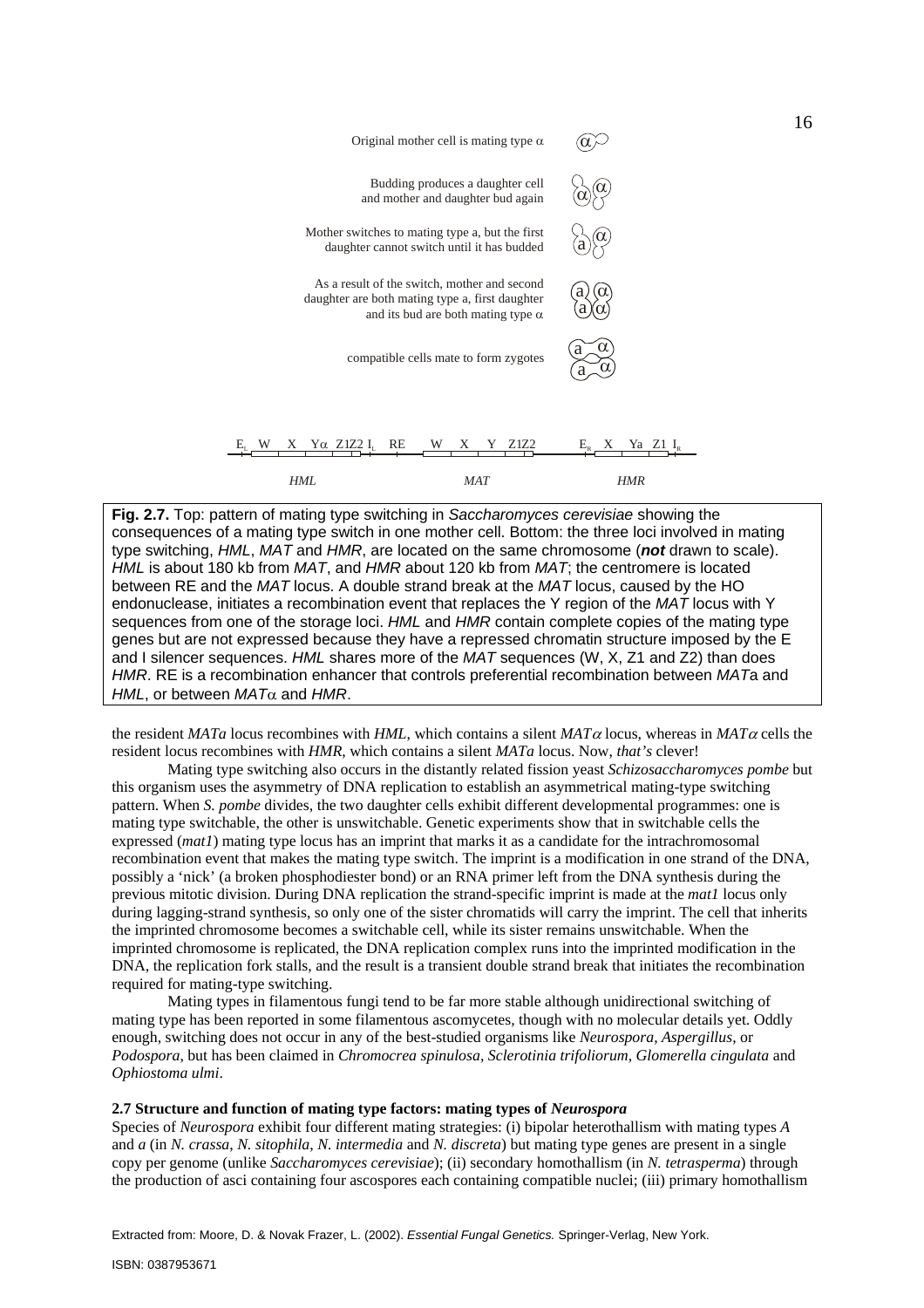

**Fig. 2.8.** Meiosis and sporulation in Ascomycota and Basidiomycota. The major panel of diagrams at the top shows ascus formation. Hyphal fusion or similar mating between male and female structures results in nuclei moving from the male into the female to form an ascogonium in which male and female nuclei may pair but do not fuse (transient dikaryon stage). Ascogenous hyphae grow from the ascogonium. Most cells in these hyphae are dikaryotic, containing one maternal and one paternal nucleus, the pairs of nuclei undergoing conjugate divisions as the hypha extends. In typical development, the ascogenous hypha bends over to form a crozier. The two nuclei in the hooked cell undergo conjugate mitosis and then two septa are formed, creating three cells. The cell at the bend of the crozier is binucleate but the other two cells are uninucleate. Generally, the binucleate cell becomes the ascus mother cell, in which karyogamy takes place. In the young ascus meiosis results in four haploid daughter nuclei, each of which divides by mitosis to form the eight ascospore nuclei (the octad). The boxed inset shows that karyogamy may occur in the penultimate cell of the crozier (*Pyronema*-type) or the terminal and stalk cell nuclei might fuse (*Neotiella*-type). The panel of diagrams at the bottom shows basidium formation in a 'classic' mushroom-fungus. The basidium arises as the terminal cell of a dikaryotic hyphal branch that inflates and undergoes karyogamy and meiosis. At the conclusion of the meiotic division four outgrowths (sterigmata) emerge from the basidial apex and inflation of each sterigma tip produces the basidiospore (which is an exospore, produced outside the meiocyte in contrast to the endospores of ascomycetes). Nuclei then migrate from the basidium into the newly formed basidiospores. Mitosis may take place within the basidiospores before they are discharged. Comparison of these diagrams indicates how tempting it is to suggest some evolutionary relationship between crozier formation and the early stages of basidium and clamp connection formation. Figs 2.8 to 2.12 adapted and redrawn from Moore, D. (1998). *Fungal Morphogenesis*. Cambridge University Press: New York.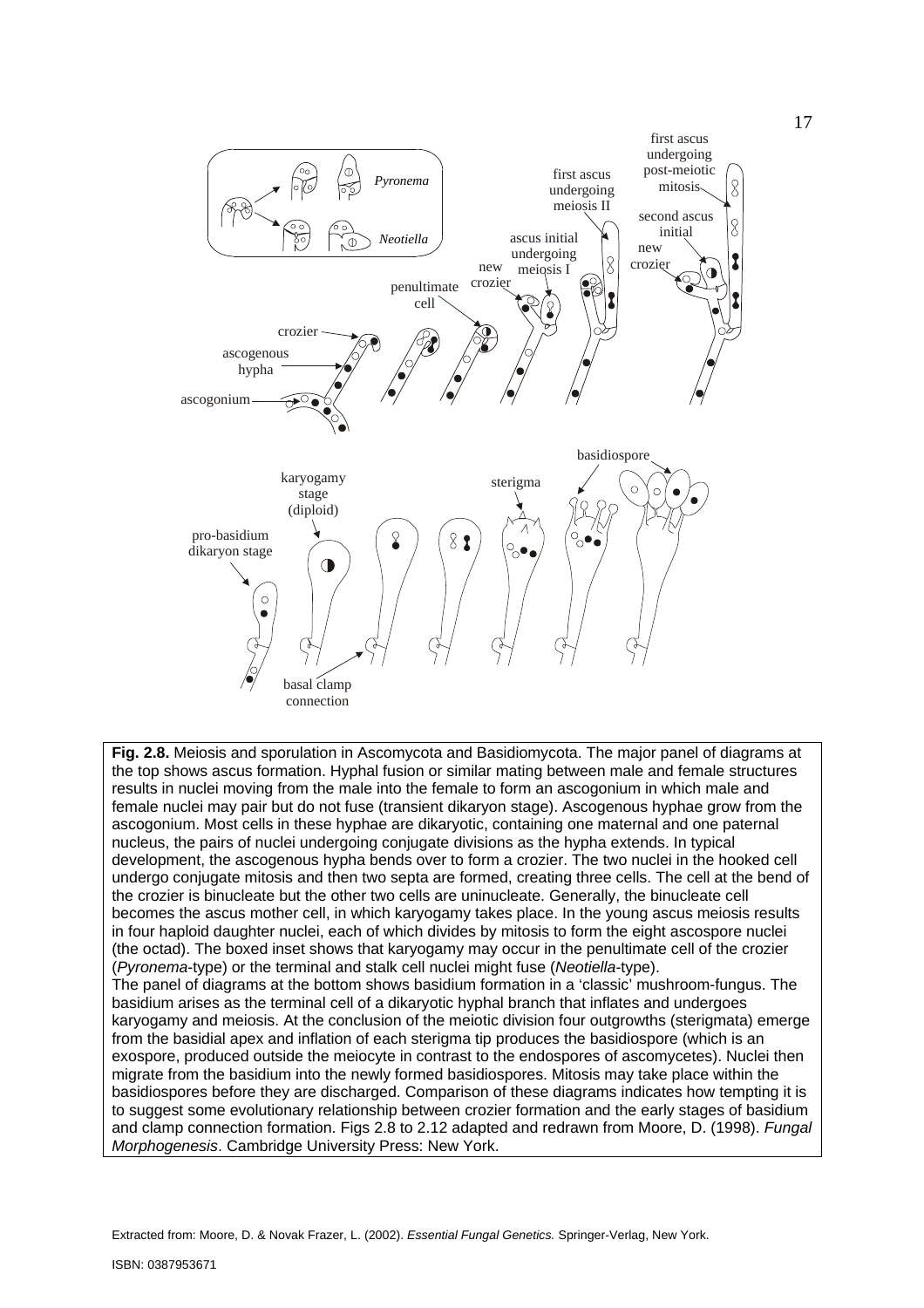

**Fig. 2.9.** Functional regions of mating type factors of *Neurospora crassa*. The arrows indicate direction of transcription and the legends beneath the arrows indicate functions of the gene products. The black bars represent the conserved DNA sequences either side of the idiomorphs, which are shown as lines. These diagrams are oriented so that the centromere is on the left; consequently the centromere-distal sequence is on the right.

in which each haploid genome carries genetic information of both mating types (*N. terricola*, *N. pannonica*); and (iv) primary homothallism, but in which genetic information for only one mating type can be detected (for example, *N. africana* possesses only an *A* idiomorph which shows 88% homology with the *A* idiomorph of *N. crassa*).

 Species that show primary homothallism form linear eight-spored asci (octads) in which all progeny are self-fertile. In the bipolar heterothallic species, strains of both mating types develop female structures (protoperithecia and their receptive hyphae, the trichogynes) under nitrogen starvation, as well as asexual spores (macroconidia or microconidia). Since the spores can serve as the male in a sexual cross these mycelia are hermaphrodites. Migration of (the still haploid) nuclei into the *N. crassa* ascogonium (see Fig. 2.8) depends on mating type gene function. After the arrival in the ascogonium, a series of mitotic divisions occur. There must be some mechanism to sort nuclei, to ensure that meiosis only involves one *a* and one *A* nucleus, because mating type *always* segregates 1:1 in the progeny. It is likely that transient dikaryosis in the crozier involves a nuclear recognition mechanism. However, crozier abortion occurs even in normal ascosporogenesis, so an alternative process might be that a non-selective nuclear migration results in abortion of croziers that do not contain one *a* and one *A* nucleus.

 Mating is followed by the formation of perithecia, within which as many as 200 asci are formed. Each ascus contains the products of a single meiosis. In many filamentous ascomycetes, a post-meiotic mitotic event, before ascospore formation, results in each ascus containing an octad comprised of four pairs of sister ascospores.

 The best-characterized mating-type loci from filamentous ascomycetes are those of *Neurospora crassa, Podospora anserina* and *Cochliobolus heterostrophus*. *N. crassa* and *P. anserina* mating type loci contain essentially the same genes, but *C. heterostrophus* has a simpler arrangement. Mating type genes of *Magnaporthe grisea* are probably similar to those of *N. crassa*.

 The first mating type genes to be cloned and sequenced in filamentous fungi were the *A* and *a* loci of *Neurospora crassa* (Fig. 2.9). In all the known *Neurospora A* and *a* idiomorphs the flanking regions are conserved, the region on the centromere side contains species-specific and/or mating type-specific DNA sequences. Immediately adjacent to these segments are regions that are very different between species. Next to these species-variable regions are the idiomorphs themselves. These are highly conserved between species but are completely dissimilar between the two mating types within the species. These are then followed by a 'mating type common region' of 57-69 bp, which separates an idiomorph from its nearby variable region and is very similar between species and between the two mating types.

 The *A* idiomorph is 5,301 bp in length and gives rise to at least three transcripts (MAT *A*-1, *A*-2 and *A*-3), the first two being transcribed in the same direction (Fig. 2.9). The 85 amino acids at the N-terminal region of the mating type *A* product are the minimum required for expression of female fertility. The region from position 1 to 111 determines the vegetative incompatibility activity of the mating type locus, and amino acids from position 1 to 227 are required for male-mating activity. Mating type-specific mRNA is expressed constitutively in vegetative cultures, and continues to be expressed after mating both before and after fertilization. Transcript MAT *A*-1 is very similar to *MAT*∀1 of *Saccharomyces cerevisiae* and is essential for fertilization and fruiting body formation.

 The other two transcripts, MAT *A*-2 and MAT *A*-3, increase fertility and are essential in events after fertilization, including ascus and ascospore formation, but are not essential for sexual development, which is controlled by MAT *A*-1. The MAT *A*-3 transcript has DNA binding ability and might function as a transcription-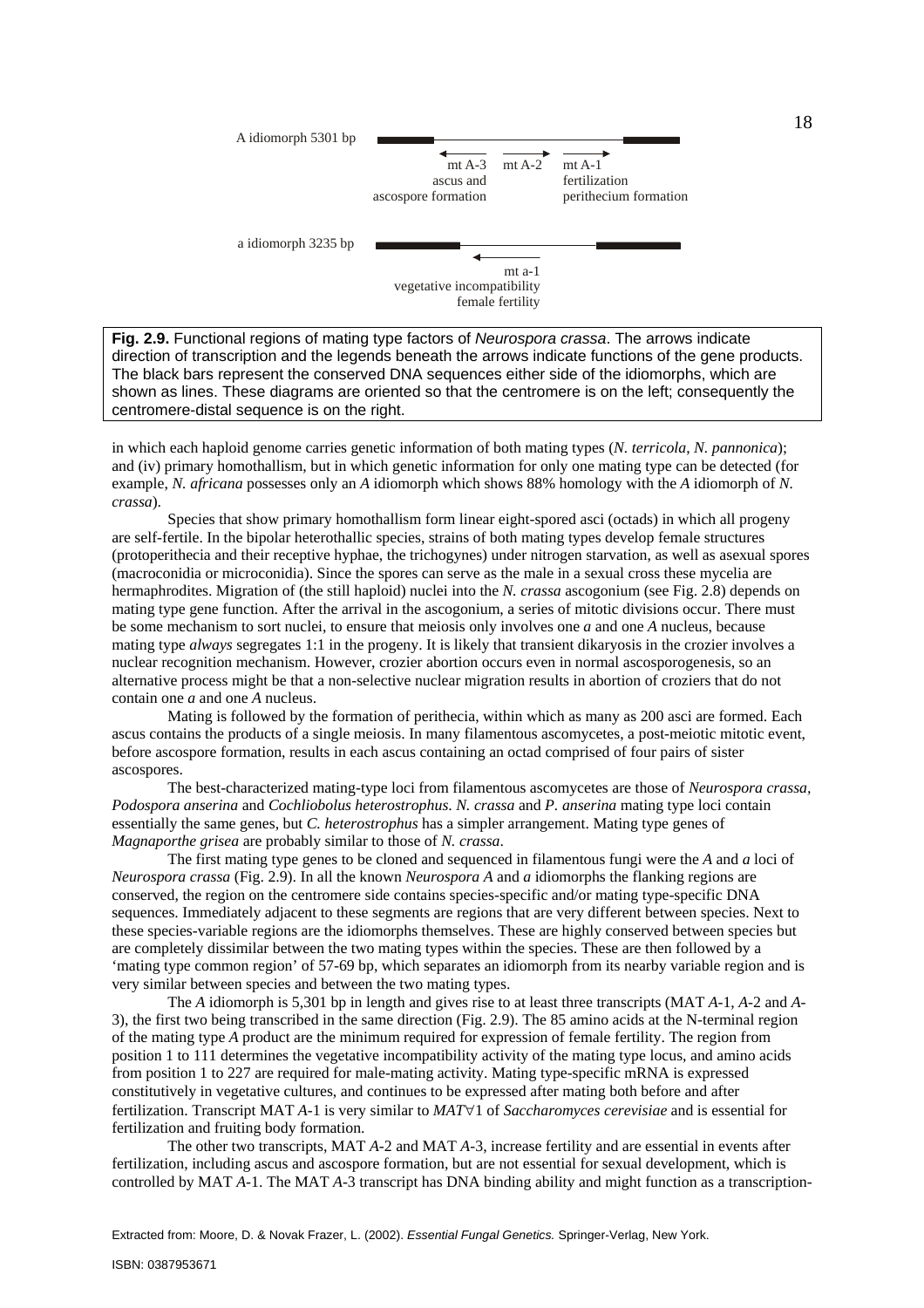regulating factor. The function of the MAT *A*-2 polypeptide is not known. Its sequence contains motifs that occur in transcription activator proteins, but there are no obvious relatives in sequence databases other than the *Podospora* mating type homologue*,* SMR1.

 The *a* idiomorph of *N. crassa* is 3235 base pairs long and gives rise to a single transcript (called MAT *a*-1) which encodes one polypeptide of 288 amino acids with DNA-binding activity. MAT *a*-1 is the only gene essential to mating in the a idiomorph, and has a role in the dikaryon stage. Amino acids 216-220 of the MAT *a*-1 polypeptide act in vegetative incompatibility while the region with DNA-binding activity is responsible for the mating function, implying that vegetative incompatibility and mating work through different mechanisms. The DNA sequences bound by MAT *a*-1 center on CAAAG sequences, similar to 'high mobility group' (HMG) proteins that bind in the minor groove of the DNA helix and introduce a bend in the DNA molecule. DNA binding targets differ in different developmental stages, and the specificity may result from MAT *a*-1 interacting with unidentified protein factors. Mutations in either MAT *a*-1 or MAT *A*-1 cause mating defects.

 *N. crassa* trichogynes respond to pheromones by orienting towards the pheromone source in a mating type-specific way. Mating type mutants do not orient their growth towards pheromones. DNA sequences of fungal pheromone receptors predict a product with seven transmembrane segments with the ability to interact with a heterotrimeric G-protein linked to a protein kinase cascade. Transcription of pheromone receptor genes is regulated by the mating type factors (in basidiomycetes, pheromone receptors are products of a mating type locus, see below). A G-protein encoding gene with mating function, called *gna-1*, has been characterized in *N*. *crassa*. Female fertility is lost if *gna-1* is disrupted. Female infertility also results if the *gna-1* homologue in *Cryphonectria parasitica*, which is called *cpg-1*, is disrupted. This suggests that this G-protein is a component of a female pheromone response pathway that has been conserved in these filamentous ascomycetes.

 The *mat*+ mating type idiomorph of *P. anserina* contains a single gene (called *FPR*1), which is homologous to *Neurospora* MAT *a-*1. The *mat*- idiomorph encodes three genes (*FMR*1, *SMR*1, *SMR*2) similar to MAT *A-*1, *A-*2, and *A-3* of *Neurospora.* Functions of the *P. anserina* genes are very similar to those of their counterparts in *N. crassa*. The mating type idiomorphs of *C. heterostrophus* each contain only one gene. One of the idiomorphs contains a sequence homologous to the Mat-α1 of *S. cerevisiae*, and the other contains a sequence homologous to the *N. crassa* MAT *a*-1 gene.

## **2.8 Structure and function of mating type factors: mating type in** *Ustilago maydis*

*Ustilago maydis* causes the smut disease of maize. It has a tetrapolar mating system comprising one multiallelic mating type factor and one with only two alleles. *Ustilago* produces unicellular, haploid sporidia that grow vegetatively by budding like a yeast phase; these can be cultured on synthetic media and are non-pathogenic for the host plant (Fig. 2.10). Conjugation tubes are formed when sporidia of opposite mating type are mixed, and fusion of these produces the dikaryon, which then grows as a filamentous fungus. The dikaryon is the pathogenic stage. Fusion of sporidia is controlled by the biallelic '*a*' mating type locus, the heterozygous *a*1/*a*2 genotype being required for conjugation and the transition between the yeast and filamentous forms. The multiallelic '*b*' locus stops diploid cells fusing, determines the true hyphal growth form, and pathogenicity.

 The *a*1 idiomorph consists of 4.5 kb of DNA and the *a*2 idiomorph is 8 kb. Two genes have been identified in these regions: *mfa*1 (in *a*1) and *mfa*2 (in *a*2) code for pheromones, and *pra*1/*pra*2 encode pheromone receptors. The pheromones diffuse away from their producer cells and induce conjugation tubes after binding to pheromone receptors on cells of opposite mating type. Pheromone signaling is also necessary for the maintenance of the filamentous dikaryon after cell fusion. Pheromone induces all of the mating-type genes to levels 10 to 50 times higher than their basal level. The upstream control element responsible for this pheromone stimulation, which is called the pheromone response element (PRE), has the sequence ACAAAGGG. It is on the same DNA molecule as the pheromone genes so it is called a '*cis*-acting element', by analogy with chemical terminology which describes two substituents on the same side of an axis of symmetry in a molecule as the *cis*-configuration, and the alternative of two substituents on opposite sides of an axis as the *trans*-configuration.

 The PRE sequence is similar to the consensus sequence recognized by HMG polypeptides, including MAT *a*-1 of *N. crassa* (see section 2.7 above). A gene called *pfr1* (*p*heromone *r*esponse *f*actor), the product of which binds to the PRE sequences found in both *a*1 and *a*2 idiomorphs, encodes the controlling transcription factor. The downstream pheromone response pathway includes at least one MAP kinase encoded by a gene called *fuz7*, which is homologous to the 'archetypal' MAP kinase gene of *Saccharomyces cerevisiae*, *STE7* (a MAP kinase is a 'mitogen activated protein kinase', where a mitogen is any agent that induces mitosis; see section 10.11). Disruption of *fuz7* results in phenotypes that show that *fuz7* is involved in *a*-dependent mating events like conjugation tube formation, conjugation and establishment and maintenance of filamentous growth. Other components of the pheromone response pathway that have been found are four genes encoding G-proteins (*gpa1* to *4*). There are indications that *fuz7* and *gpa3* do not belong to the same pathway, so there may be several pheromone responses in *U. maydis*, either in parallel or in series.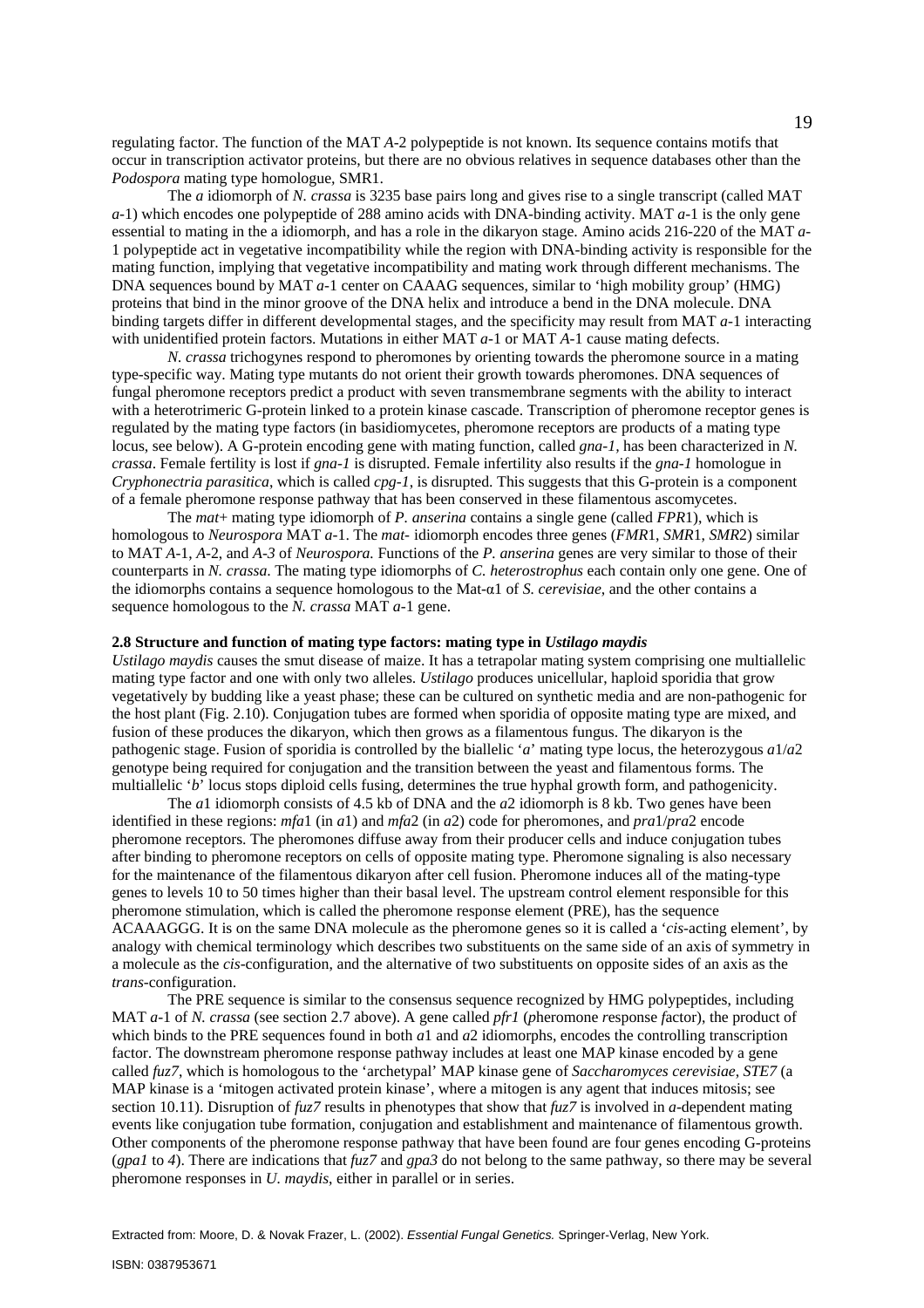

**Fig. 2.10.** Diagram of the life cycle of *Ustilago maydis*.



**Fig. 2.11.** Schematic representations of the structures of the a and b mating type loci of *Ustilago maydis*. Idiomorphs of the a locus consist of mating-type specific (i.e. variable) DNA sequences (4500 base pairs in a1, 8000 base pairs in a2), here shown as open boxes, within which are the genes for mating (*mfa* and *pra*). The b locus has two reading frames, bW and bE, which produce polypeptides containing domains of more than 90% sequence identity (shown as black boxes) and variable domains (open boxes) which show 60 to 90% identity. Arrows indicate the direction of transcription. The PRE sequence mentioned in the text is a very short control site upstream of the pheromone genes, *mfa*1 and *mfa*2.

The *b* mating type factor contains two genes which are transcribed in opposite directions (Fig. 2.11): *bE* and *bW* (= East and West) with coding sequences equivalent to polypeptides of 473 and 629 amino acids, respectively. The amino terminal end of the coding sequence is highly variable, whereas the carboxy-terminal end is conserved in different *b* idiomorphs. The bE and bW proteins are, respectively, the HD1 and HD2 homeodomain proteins that form a dimer that is a transcription activator of genes required for the sexual cycle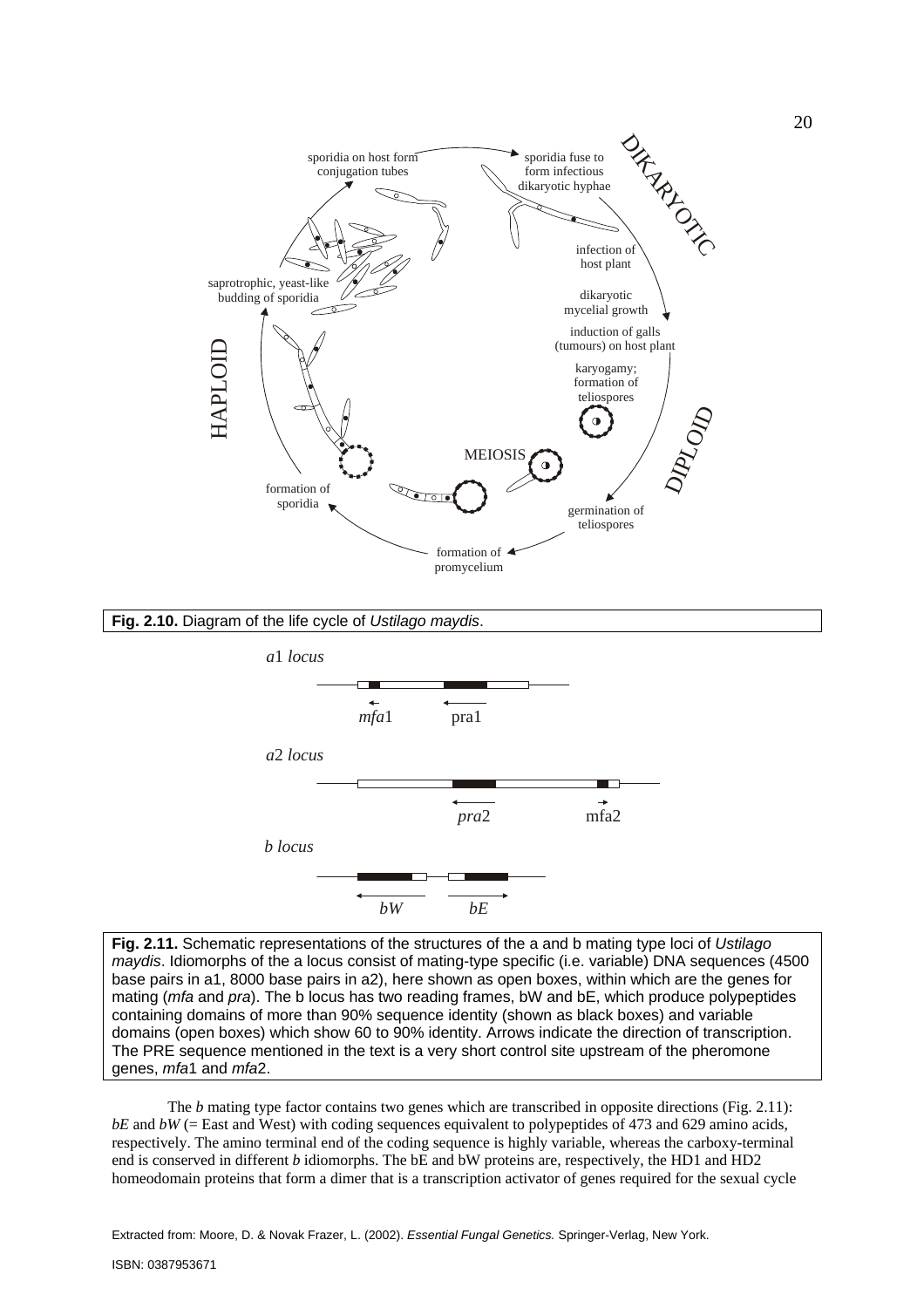and/or repressor of haploid-specific genes (interaction of the equivalent *Coprinus* homeodomain proteins is illustrated in Fig. 2.14). Dimers comprised of bE & bW from the same idiomorph are inactive; the heterodimer functions properly only when the proteins come from different idiomorphs. The proteins encoded by these genes contain sequences homologous with DNA-binding homeodomain regions of known transcription-regulating factors, which is why they are called HD1 and HD2, and HD1 and HD2 may themselves encode transcription factors. Significantly, the homeodomain is an extended helix-turn-helix DNA-binding motif (see section 10.3), which is encoded by a conserved DNA sequence of about 180 bp called the homeobox. This sequence is particularly associated with the transcriptional regulators of homeotic, or *Hox*, genes that were found originally in the fruit fly *Drosophila*, and are involved in orchestrating development in higher eukaryotes. Mutations in animal *Hox* genes convert one body part into another. *Drosophila* has two *Hox* clusters, but vertebrates have four clusters of 9 to 11 genes each on different chromosomes. Vertebrate *Hox* genes are expressed in different patterns and at specific embryological stages. There is a compelling comparability between these developmental regulators and the HD1/HD2 genes of the fungal mating type factors in *Schizophyllum* and *Coprinus*, as well as *Ustilago*.

## **2.9 Structure and function of mating type factors: mating types in** *Coprinus cinereus* **and** *Schizophyllum commune*

*C. cinereus* and *S. commune* exhibit tetrapolar heterothallism, determined by two mating type factors, called *A* and *B*. The natural population contains many different mating types. In crosses these behave like multiple alleles of the two mating type loci. Molecular analysis has revealed that each mating type locus is a very complex region containing several or even many genes (which is why we refer to mating type *factors*). The genes at *A* encode transcription factor homeodomain proteins and genes at *B* encode lipopeptide pheromones and pheromone receptors. Mating type factors are located on different chromosomes, and even conventional genetic analysis has demonstrated internal structure, identifying subloci that are called *A*α, *A*β, *B*α and *B*β*.* In *S. commune* these subloci are relatively far apart, in terms of linkage distance, but they are much closer in *C. cinereus* (Fig. 2.12). The  $\alpha$  and  $\beta$  subloci are functionally redundant in the sense that a difference need exist at only one of them for compatibility. Nine versions of *A*α, and 32 of *A*β results in 288 different *A* mating type specificities in *S. commune*. In *C. cinereus*, there are an estimated 160 *A* mating type specificities in the natural population.

 A compatible mating in both fungi, characterized by clamp connections and conjugate nuclear divisions in the mated hyphae, requires that both *A* and *B* are different. In the belief that in this state the mating type factors are fully active, it is called *A*-on, *B*-on (Fig. 2.3). Cytological observations indicate that mating type factor *A* controls nuclear pairing, clamp cell formation and the synchronized (conjugate) mitosis of nuclei, while mating type locus *B* controls nuclear migration and clamp cell fusion.

 Dikaryons arise when both *A* and *B* are different but heterokaryons can also be formed in matings in which one of the mating type factors is homozygous. When *A* factors are the same (called common-*A* or *A*-off, *B*-on), nuclear migration takes place but no clamp connections form. Mating strains carrying the same *B* factor forms a heterokaryon (called common-*B* or *A*-on, *B*-off) only where the mated monokaryons meet because nuclear migration is blocked. In this case, apical cells of heterokaryotic hyphae start to make clamp connections and the nuclei divide but the clamp (hook) cell fails to fuse with the adjacent cell and the nucleus in the clamp remains trapped.

 Detailed molecular analysis of the *A* mating type factors show that they contain many more genes than classical genetic analysis could reveal (Fig. 2.13). In fact, each *A* locus of *C. cinereus* contains a variable number of genes, which are arranged in pairs like the *bE-bW* pair in the *U. maydis b* locus. The *C. cinereus* gene pairs were originally designated *a*, *b*, and *d*. Unfortunately, the first locus sequenced had a nonfunctional gene (which was labeled *c*) between the *b* and *d* pairs; so the *c* genes do not exist. Recently, the gene pairs were redesignated and they are now called groups 1, 2, and 3. Each group within the *A* locus encodes two dissimilar homeodomain proteins (HD1 and HD2) which are homologous to the *S. cerevisiae MAT* α*2* and *MAT a1* mating proteins, respectively.

 Several features combine to ensure that there is no intragenic recombination within the A locus, which is likely to disturb its regular 'two-by-two' structure. The groups are organized into cassettes so that they act as a single unit and the DNA sequences are sufficiently different between groups 1, 2 and 3 to avoid homologous recombination. In addition, the paired genes are transcribed in opposite directions (Figure 2.13). The *A* locus is bounded by DNA sequences that *are* homologous in all *A* mating type specificities, called α-*fg* and β-*fg*; also, the group 1 gene pair is separated from groups 2 and 3 by a 7 kbp DNA sequence that is homologous in all *A*  loci (known as the 'homologous hole'). The group 1 gene pair corresponds to the *A*α sublocus defined by conventional linkage analysis, while the group 2 and group 3 gene pairs comprise the *A*β sublocus; 7 kbp is approximately equivalent to the 0.1% recombination observed between these subloci (Fig. 2.12). These short homologous sequences limit recombination to the regions between the homeodomain loci.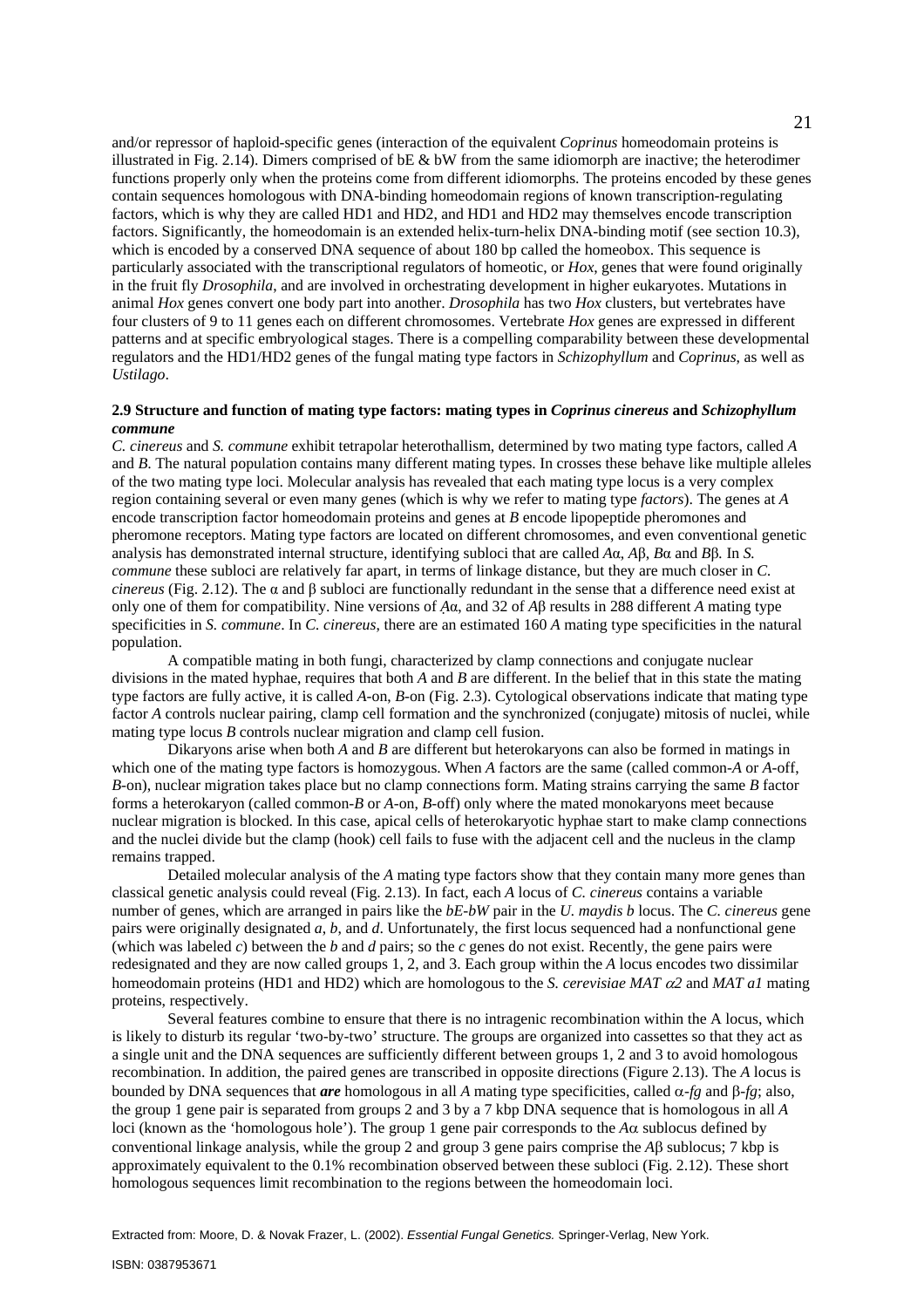

*Schizophyllum commune*



**Fig. 2.12**. Linkage maps of the chromosomes which carry the *A* mating type factor in *Coprinus cinereus* and *Schizophyllum commune*. Conventional genetic analysis reveals the subloci called *A* and *A.* In *S. commune* these subloci are relatively far apart but they are much closer in *C. cinereus*. The closed circles indicate the positions of the centromeres.





$$
H D1 H D2
$$
\n
$$
Z \rightarrow
$$

**Fig. 2.13.** Diagrams of parts of the *A* mating type factors in *Coprinus cinereus* and *Schizophyllum commune*. Arrows show the direction of transcription. The (predicted) archetypal *A* factor from *Coprinus cinereus* has three pairs of functionally redundant genes (group 1, group 2, & group 3) which encode the homeodomain proteins (HD1 & HD2). The α-*fg* and β-*fg* sequences are homologous in all *A* mating type specificities in *C. cinereus*. Interaction between HD1 and HD2 proteins is the basis of the compatible reaction (see Fig. 2.14). *A* factors examined in different strains of *C. cinereus* isolated from nature contain different combinations, and different numbers, of these genes. In *Schizophyllum commune* the mating type genes are called Z and Y and encode HD1 and HD2 respectively. Again, different idiomorphs are found in different natural mating types; indeed, the Z gene is absent in the *A*1 mating type. Figs 2.13 & 2.14 based on illustrations in Brown, A. J. & Casselton, L. A. (2001). Mating in mushrooms: increasing the chances but prolonging the affair. *Trends in Genetics* **17**, 393-400.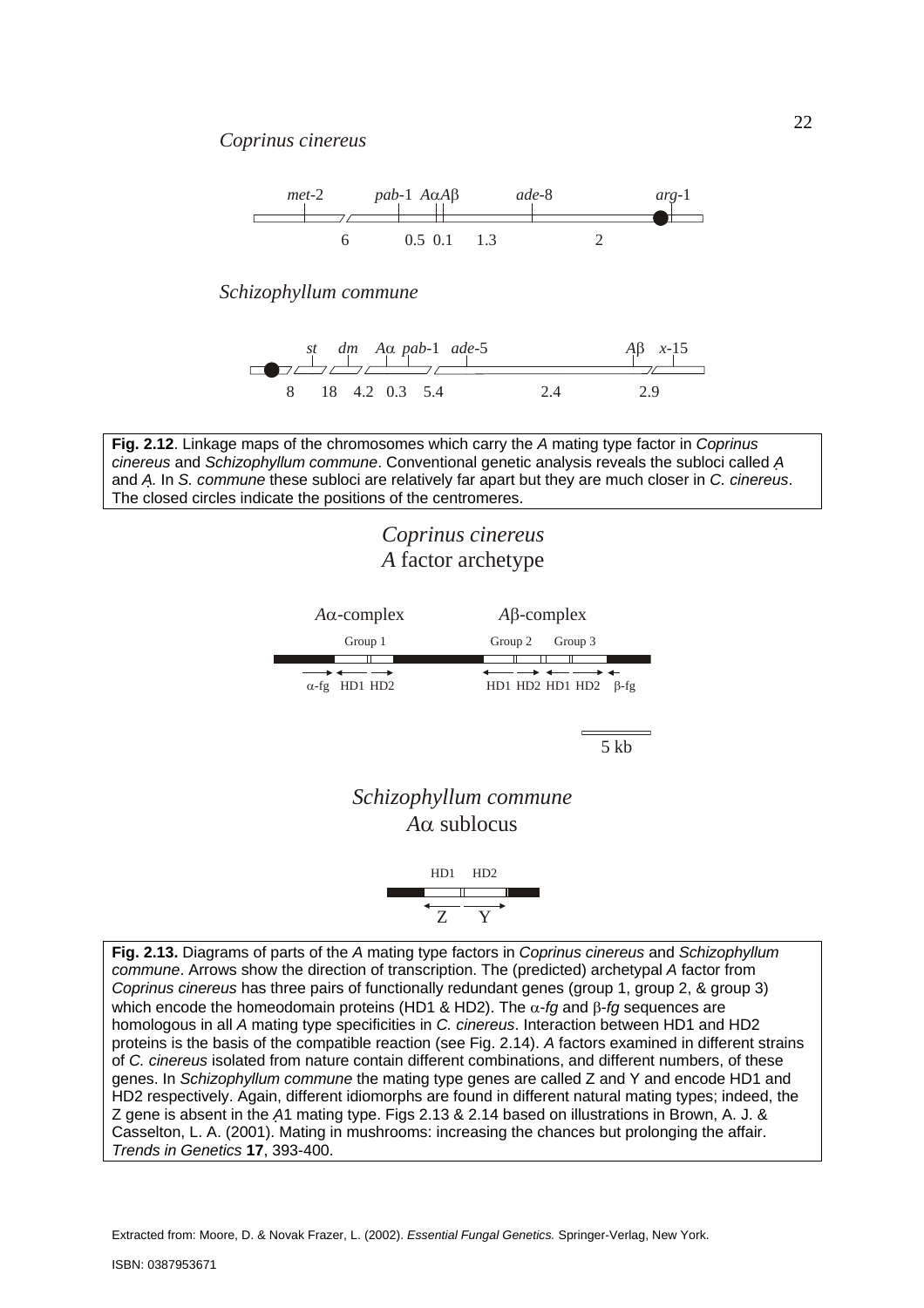

**Fig. 2.14.** Schematic diagram showing a model of homeodomain protein interactions involved in *A* mating type factor activity in *Coprinus*.

 The three pairs of homeodomain genes are thought to have arisen by duplication but are now functionally independent, and redundant in the sense that only one compatible HD1/HD2 gene combination is required to promote sexual development. However, compatible pairs must come from the same subset of genes (that is, group 1 genes work only with group 1 genes, group 2 genes only work with group 2 genes, etc.), and providing HD1 and HD2 proteins come from different mating type loci. The many *A* mating-type specificities of *C. cinereus* are derived from different combinations of alleles of the group 1, 2, and 3 genes. Only five or six alleles of each gene pair are needed to generate the estimated 160 specificities of mating type factor *A* found in nature. However, there are so many functionally redundant genes in the *A* locus that some A mating type specificities in nature have lost one or more of them. Nine loci have been examined so far; only one (*A*44) has all six genes, in mating type  $A_6$ , group 1-1 and group 3-2 are missing, and in mating type  $A_5$ , group 3-1 is missing.

 Basidiomycete sexual development is triggered by a dimerization between HD1 and HD2 proteins from the different *A* mating type factors of compatible individuals (Fig. 2.14). The N-terminal regions of these proteins are essential for choosing a compatible partner but not for regulating gene transcription. Sequences of different idiomorphs of the mating type genes are dissimilar and have been interpreted as being equivalent to the highly variable region in major histocompatibility loci in mammals that forms a self/nonself recognition system. The N-terminal region of the mating type protein product is the part that is essential for such self/nonself recognition. It ensures that monomers from the same mating type idiomorph are not compatible, and that only the *hetero*dimers made between the products of the two compatible mating type factors present in the cell are able to form the DNA-binding transcription regulators. It has also been shown that compatible protein-protein interactions (heterodimerization) is more important to compatibility at the *A* locus than is the occurrence of two homeodomains. The HD2 homeodomain is crucial to DNA binding, but the homeodomains of HD1 proteins are relatively dispensable.

 The *A* locus of *S. commune* also controls nuclear pairing, clamp connection formation, conjugate nuclear division and clamp septation. The *Aα* locus contains the *Y* gene (which has alleles *Y1, Y3*, and *Y4*) and the *Z* gene (with alleles *Z3* and *Z*4), which encode the homeodomain proteins HD2 and HD1, respectively. The *S. commune A*α locus corresponds to a single gene pair from the *C. cinereus* complex. The *A*β locus also encodes a polypeptide with a homeodomain. *Y* and *Z* are the only determinants of  $A\alpha$  activity and  $A\alpha$  and  $A\beta$ function independently of each other. Interactions of the Y and Z proteins have been demonstrated experimentally for nonself combinations (for example, Y4 with Z5) proteins, but no interaction occurs between Y and Z proteins encoded by the same *A* factor (for example Y4 and Z4).

 The search is under way for the genes that are regulatory targets of homeodomain proteins. Several mutants defective in mating type-regulated events have been isolated in *S. commune* and *Ustilago* but a consistent story has not yet emerged.

 Most of the initial work on mating type factors in *S. commune* and *C. cinereus* was aimed at determining the structure of the *A* loci. Cloning the *B* sequences revealed that the multiallelic *B* mating type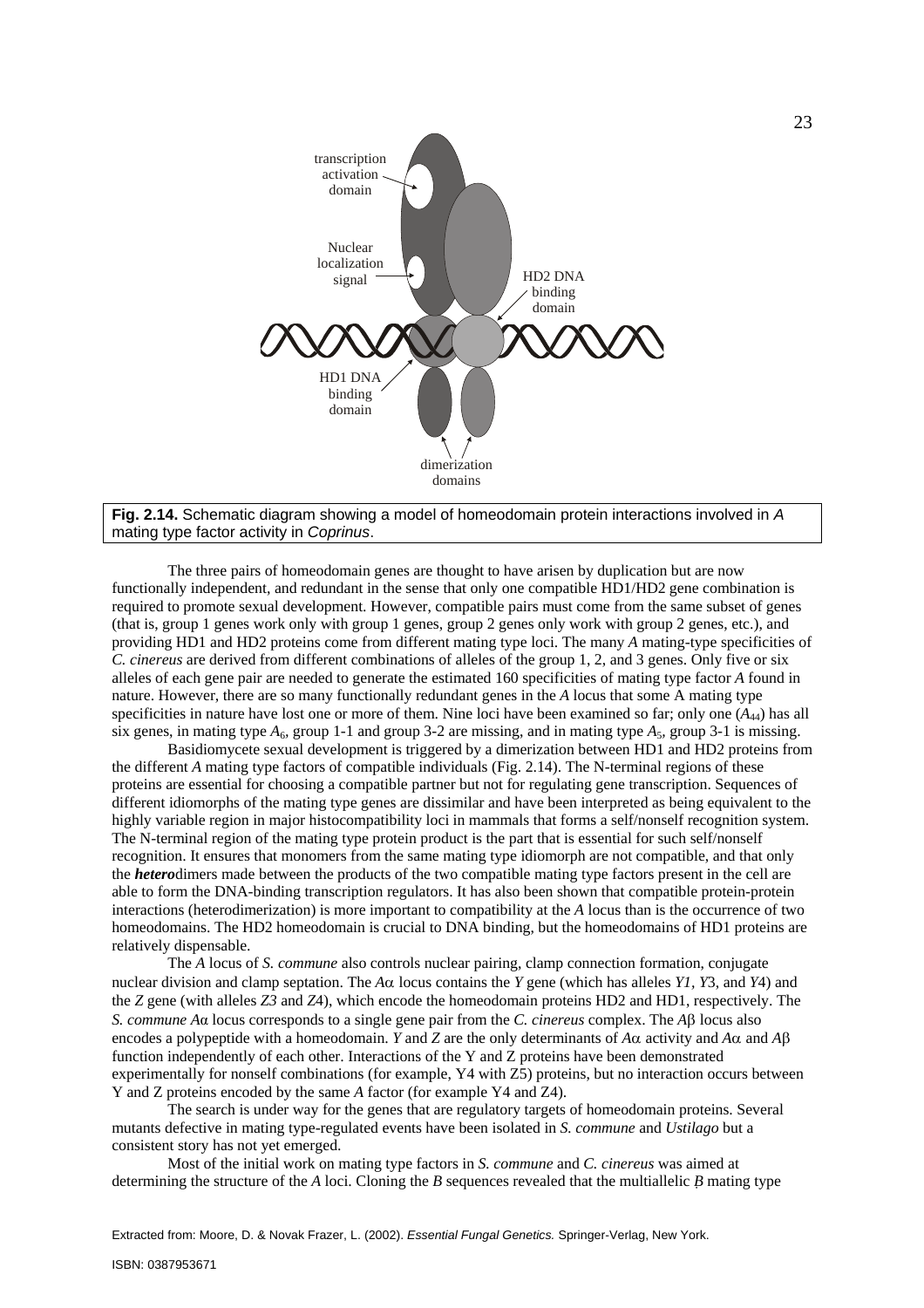factor codes for several pheromone and receptor genes. In the smut fungi, pheromone signaling is important in cell fusion, in establishing the dikaryon, and in maintaining filamentous growth. However, hyphal anastomosis (= hyphal fusion) of monokaryotic vegetative cells in *S. commune* and *C. cinereus* does not depend on pheromone-based recognition. As we have discussed in section 2.1, in the saprotrophic basidiomycetes hyphal anastomoses occur readily as part of the maturation process of the mycelium, and anastomosis is independent of the mating type factors. On the other hand, it is now quite clear that pheromone signaling controls the *B*regulated events of reciprocal nuclear migration and clamp cell fusion. Sequencing the *S. commune B*α*1* region revealed a pheromone receptor gene (called *bar1*, standing for B-alpha-receptor-1) and three pheromone genes, *bap1, bap2* and *bap3* (*bap* stands for B-alpha-pheromone). The Bβ1 locus also contains a receptor gene (*bbr1*) and genes for pheromones, *bbp1*(*1*) and *bbp1*(*2*). The *B* factor of *C. cinereus* contains 3 groups (called 1, 2, 3) of genes which each code for a pheromone receptor and two pheromones. The *B* pheromone genes are all predicted to encode for lipopeptides similar to the *S. cerevisiae a* factor (see Fig. 2.5) while the *B* pheromone receptors are homologous to the *S. cerevisiae a* factor receptor, which is a typical G protein coupled receptor. It is worthy of note that only the *a* factor-type pheromones have been found in basidiomycetes whereas both *a*and α-type *receptors* are present.

 The model of pheromone function that has been developed for these filamentous basidiomycetes is that after anastomosis, the pheromones produced by the invading nucleus diffuse ahead and act as advance signals of nuclear migration. This activates receptors encoded by resident nuclei in nearby cells and the interactions prepare the cells for nuclear migration by initiating septal dissolution to allow nuclei to pass. *A*-factor functions then establish the dikaryotic state and clamp connection formation. Pheromone signaling is then further involved in clamp cell fusion. There are nine mating type specificities at the *B*α factor of *S. commune*, each encoding a receptor and one or more pheromones. Hence, each receptor must distinguish at least eight nonself pheromones. Individual pheromones may also activate more than one receptor. Work with mutants in *B*regulated functions is beginning to identify the genes subject to pheromone signaling. Some of these mutations map to the *B* loci and affect mating specificity and could be modifiers of pheromone or pheromone receptor gene specificity. Others include nine genes that influence nuclear migration. Many of these genes are linked to *B*, suggesting that related functions are clustered.

## **2.10 Overview: biology of incompatibility factors**

Mating type factors regulate pheromone and pheromone receptors involved in mating, and this might be interpreted as ranging from recognition between sexually competent cells in yeast to governing growth of clamp connections in basidiomycetes. It has also been suggested that *B*-mating type pheromone signalling is involved in internuclear recognition, and, in particular, regulation of the distance between the two nuclei in the dikaryon. Furthermore, heterodimerization of homeodomains from different idiomorphs is employed to transcriptionally regulate further aspects of sexual development. In the highest expression of this activity, compatible mating type factors permit the development of complex mushroom fruit bodies, which contain several different interacting tissues and, in some tropical genera, may have caps approaching one meter in diameter. However, not all fungi possess mating type factors. In *Podospora*, the progress of meiosis and sporulation does not require heterozygous mating type factors. Indeed, apparently normal fruiting bodies can be formed by haploid cultures, and fruit body formation can usually be separated from other parts of the sexual pathway by mutation, even in species that have a well-developed mating type system. Therefore, the significance of mating type factors in regulating events beyond the initial mating reaction is difficult to judge.

 Vegetative compatibility genes define the individuals of fungal populations, and mating type factors are usually interpreted as favoring the outbreeding of a fungal population. Only 25% of siblings are able to mate with a bifactorial mating type system, so it favors outbreeding. Consequently, mating type genes contribute to management of the genetics of the population as well as to the sexual development of the individual. Sexual reproduction generates genetic variation, offers an escape from DNA parasites, and provides a means to repair DNA damage. Sexual reproduction is an important way of enhancing the overall rate of adaptation of the species. This is despite the fact that most fungi produce asexual spores that are extremely effective in dispersing the organism. These are usually produced in such very large numbers that even small quantities of substrate might be expected to produce a sufficient number for mutation alone to provide the variation on which selection might operate. If this can be the case, then we have to ask why so many fungi invest more resources in sexual reproduction.

 Admittedly, there are many fungi that only reproduce asexually, but the majority do have a sexual cycle and this must have a selective advantage. Otherwise, asexual stages would replace sexual ones entirely. The crucial step in sexual reproduction, which provides the contrast with asexual reproduction, is the 'fusion of nuclei derived from different individuals'. For, in asexual reproduction, mitotic nuclear divisions multiply the genetic constitution of only one individual. If the individuals differ in genotype the fusion nucleus will become heterozygous and the products of the meiotic division (= the progeny if the organism is haploid, or the gametes